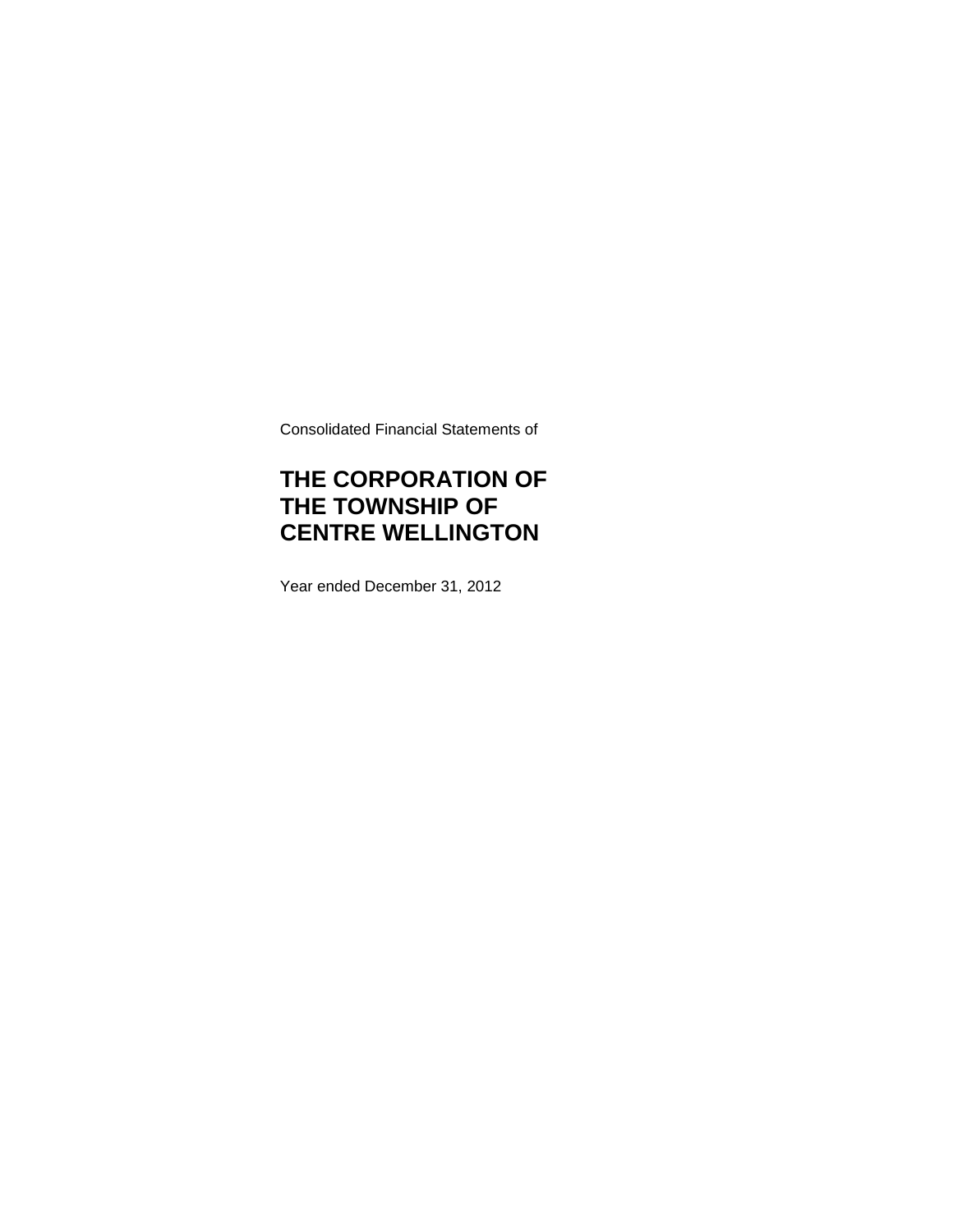## **THE CORPORATION OF THE TOWNSHIP OF CENTRE WELLINGTON Index to Financial Statements**

**For the year ended December 31, 2012**

### **Consolidated Financial Statements**

### **Trust Fund Financial Statements**

| Statement of Operations and Changes in Net Financial Assets  30 |  |
|-----------------------------------------------------------------|--|
|                                                                 |  |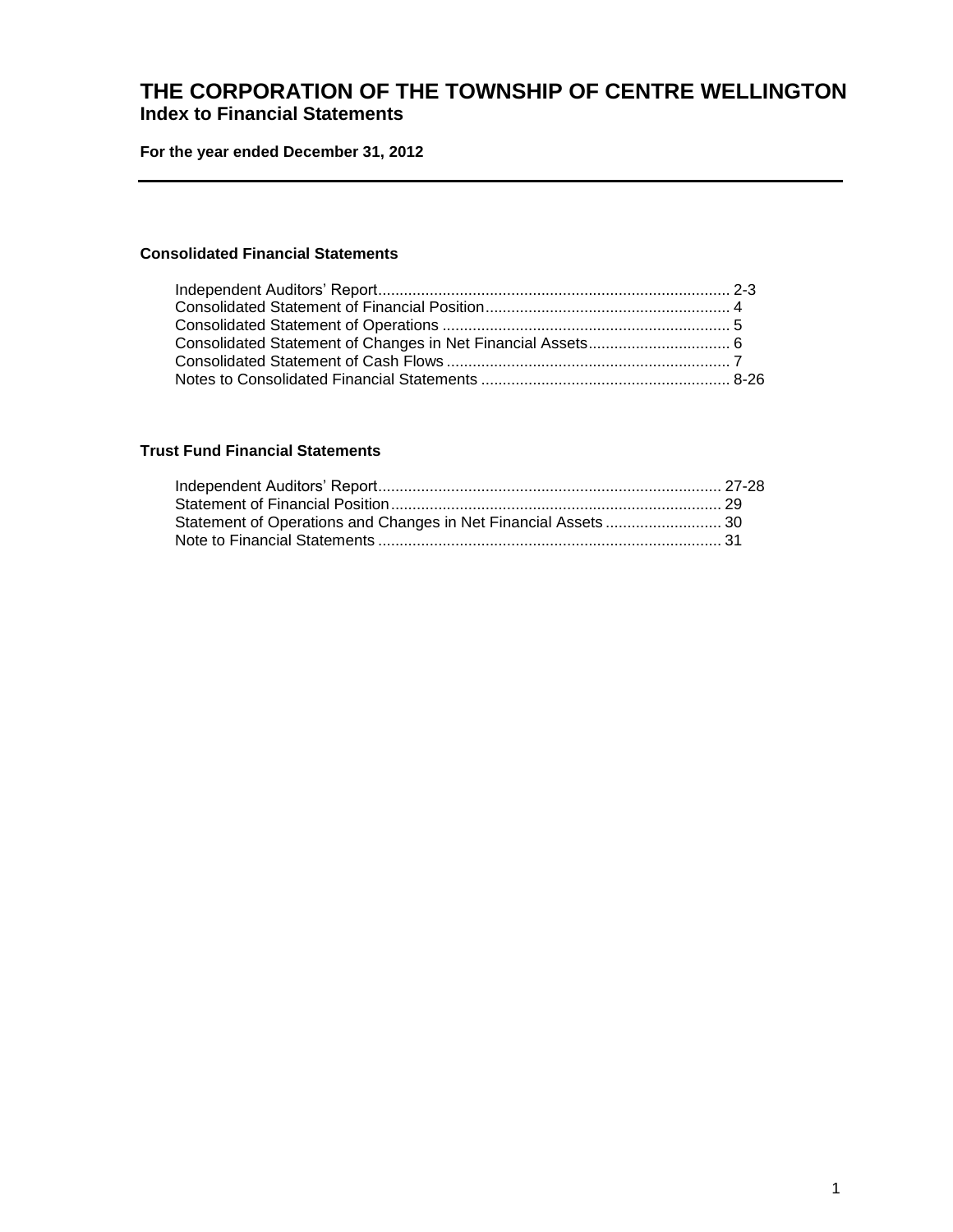

**KPMG LLP** Telephone 519-747-8800 **Chartered Accountants** Fax 519-747-8830 115 King Street South, 2<sup>nd</sup> Floor **Internet** www.kpmg.ca Waterloo ON N2J 5A3

# **INDEPENDENT AUDITORS' REPORT**

To the Members of Council, Inhabitants and Ratepayers of The Corporation of the Township of Centre Wellington

We have audited the accompanying consolidated financial statements of The Corporation of the Township of Centre Wellington (''the Entity''), which comprise the statement of financial position as at December 31, 2012, and the statements of operations, changes in net financial assets, and cash flows for the year then ended, and a summary of significant accounting policies and other explanatory information.

### Management's Responsibility for the Consolidated Financial Statements

Management is responsible for the preparation and fair presentation of these consolidated financial statements in accordance with Canadian public sector accounting standards, and for such internal control as management determines is necessary to enable the preparation of consolidated financial statements that are free from material misstatement, whether due to fraud or error.

### Auditor's Responsibility

Our responsibility is to express an opinion on these consolidated financial statements based on our audit. We conducted our audit in accordance with Canadian generally accepted auditing standards. Those standards require that we comply with ethical requirements and plan and perform an audit to obtain reasonable assurance about whether the consolidated financial statements are free from material misstatement.

An audit involves performing procedures to obtain audit evidence about the amounts and disclosures in the consolidated financial statements. The procedures selected depend on our judgment, including the assessment of the risks of material misstatement of the consolidated financial statements, whether due to fraud or error. In making those risk assessments, we consider internal control relevant to the Entity's preparation and fair presentation of the consolidated financial statements in order to design audit procedures that are appropriate in the circumstances, but not for the purpose of expressing an opinion on the effectiveness of the Entity's internal control. An audit also includes evaluating the appropriateness of accounting policies used and the reasonableness of accounting estimates made by management, as well as evaluating the overall presentation of the consolidated financial statements.

We believe that the audit evidence we have obtained is sufficient and appropriate to provide a basis for our audit opinion.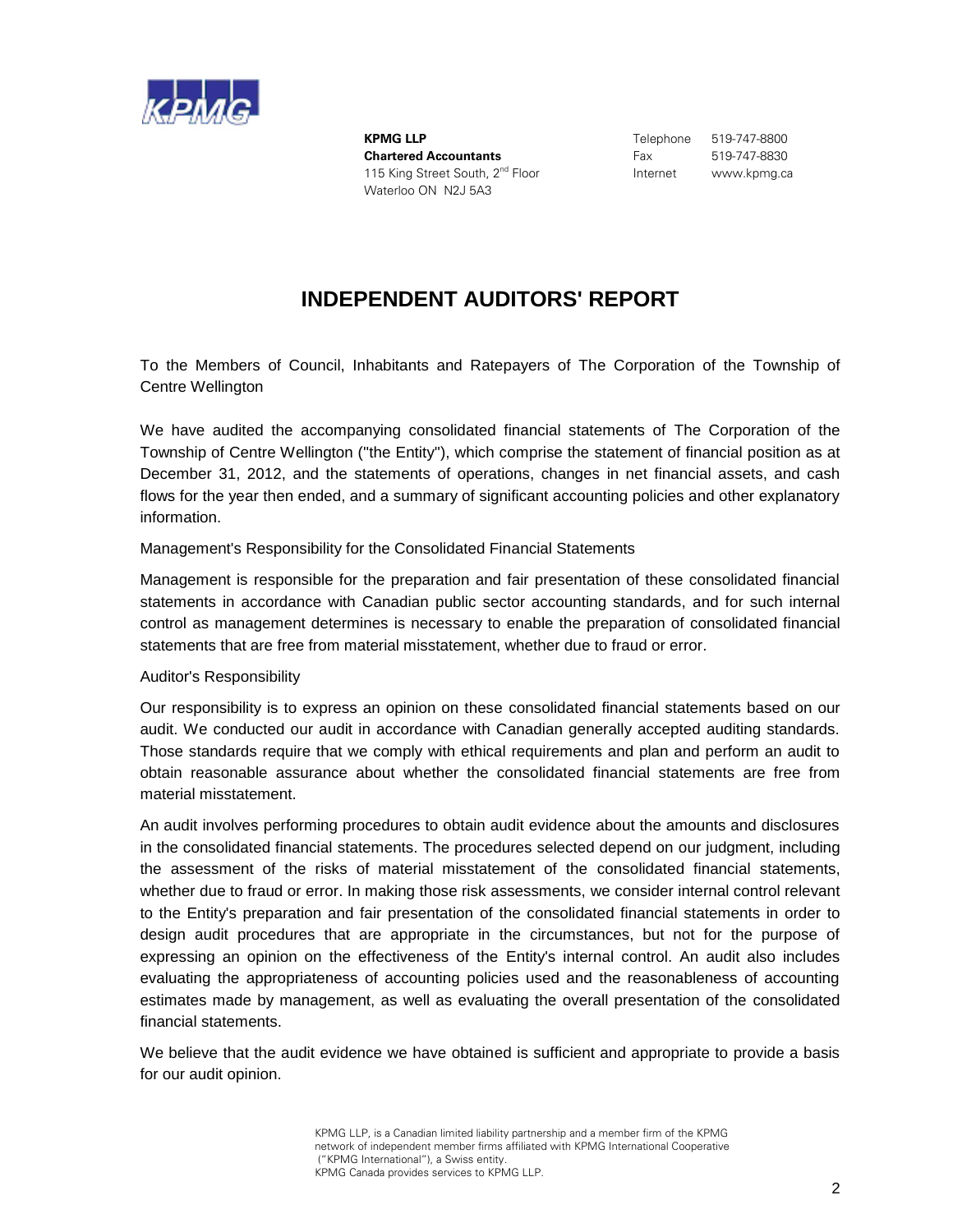

Page 2

Opinion

In our opinion, the consolidated financial statements present fairly, in all material respects, the financial position of Corporation of the Township of Centre Wellington as at December 31, 2012, and the results of its operations changes in net financial assets and its cash flows for the year then ended in accordance with Canadian public sector accounting standards.

 $KPMG$  12P

Chartered Accountants, Licensed Public Accountants

June 17, 2013 Waterloo, Canada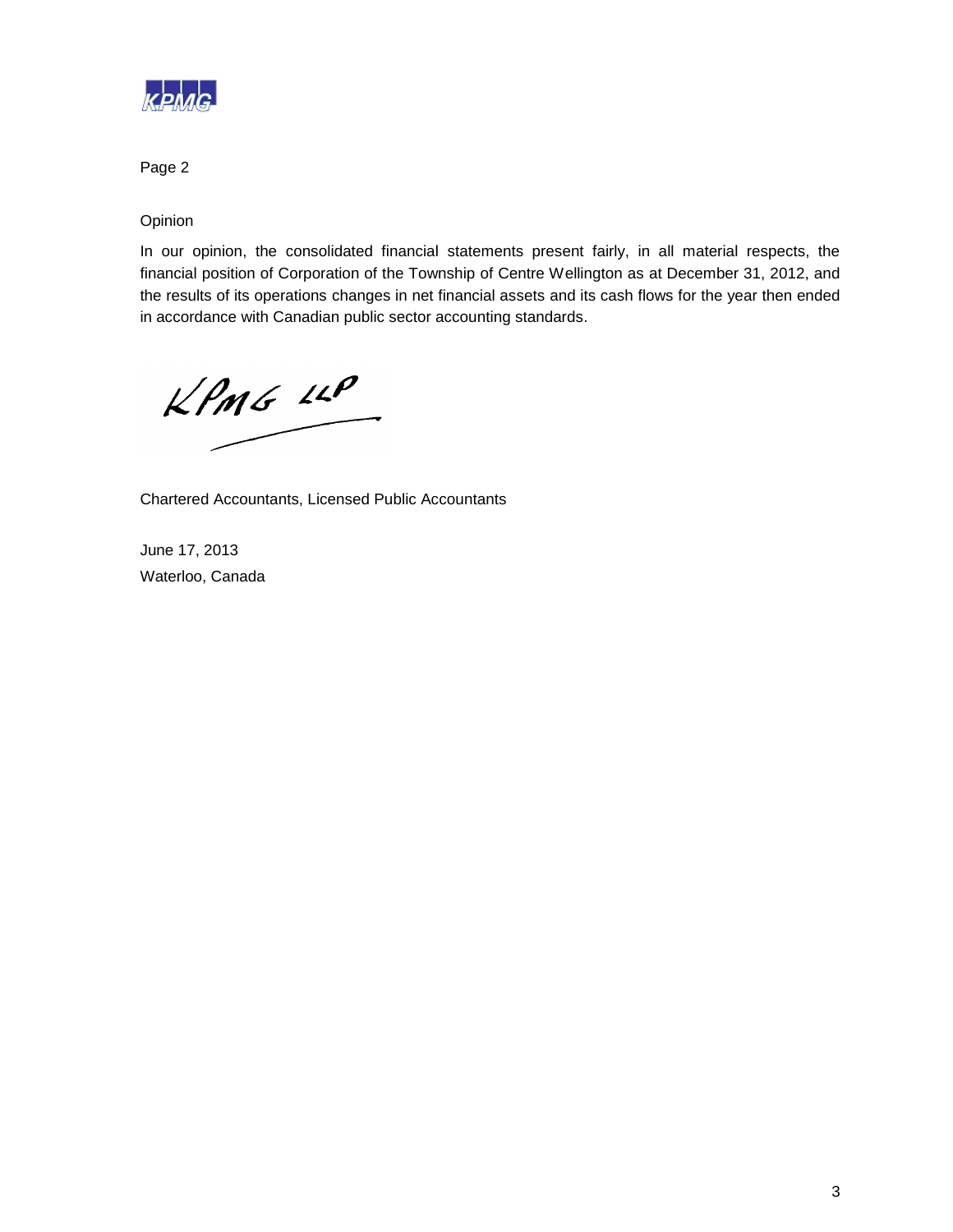Consolidated Statement of Financial Position

December 31, 2012, with comparative figures for 2011

|                                                              | 2012             | 2011              |
|--------------------------------------------------------------|------------------|-------------------|
| <b>Financial Assets</b>                                      |                  |                   |
| Cash (note 5)                                                | \$<br>26,644,184 | 18,174,777<br>\$. |
| Short-term investments (note 6)                              | 17,300,937       | 11,037,208        |
| Taxes receivable                                             | 2,346,858        | 2,649,820         |
| Accounts receivable (note 7)                                 | 5,252,936        | 7,023,414         |
| Investment in Centre Wellington Energy Inc. (note 9)         | 12,660,814       | 13,716,317        |
| Investment in Centre Wellington Communications Inc. (note 9) |                  |                   |
| <b>Total financial assets</b>                                | 64,205,730       | 52,601,536        |
| <b>Financial Liabilities</b>                                 |                  |                   |
| Accounts payable and accrued liabilities                     | 4,260,066        | 3,378,787         |
| <b>Other liabilities</b>                                     | 105,680          | 107,796           |
| Deferred revenue (note 12)                                   | 10,186,729       | 8,719,325         |
| Employee future benefits (note 14)                           | 485,451          | 462,930           |
| Net long-term liabilities (note 8)                           | 21,571,922       | 14,180,278        |
| <b>Total financial liabilities</b>                           | 36,609,848       | 26,849,116        |
| Net financial assets                                         | 27,595,882       | 25,752,420        |
| <b>Non-Financial Assets</b>                                  |                  |                   |
| Tangible capital assets (note 13)                            | 184,996,821      | 182,748,137       |
| Inventories of supplies                                      | 56,648           | 57,139            |
| Prepaid expenses                                             | 11,507           | 25,411            |
|                                                              | 185,064,976      | 182,830,687       |
| Contingencies and commitments (note 4)                       |                  |                   |
| Accumulated surplus (note 15)                                | \$212,660,858    | \$208,583,107     |
|                                                              |                  |                   |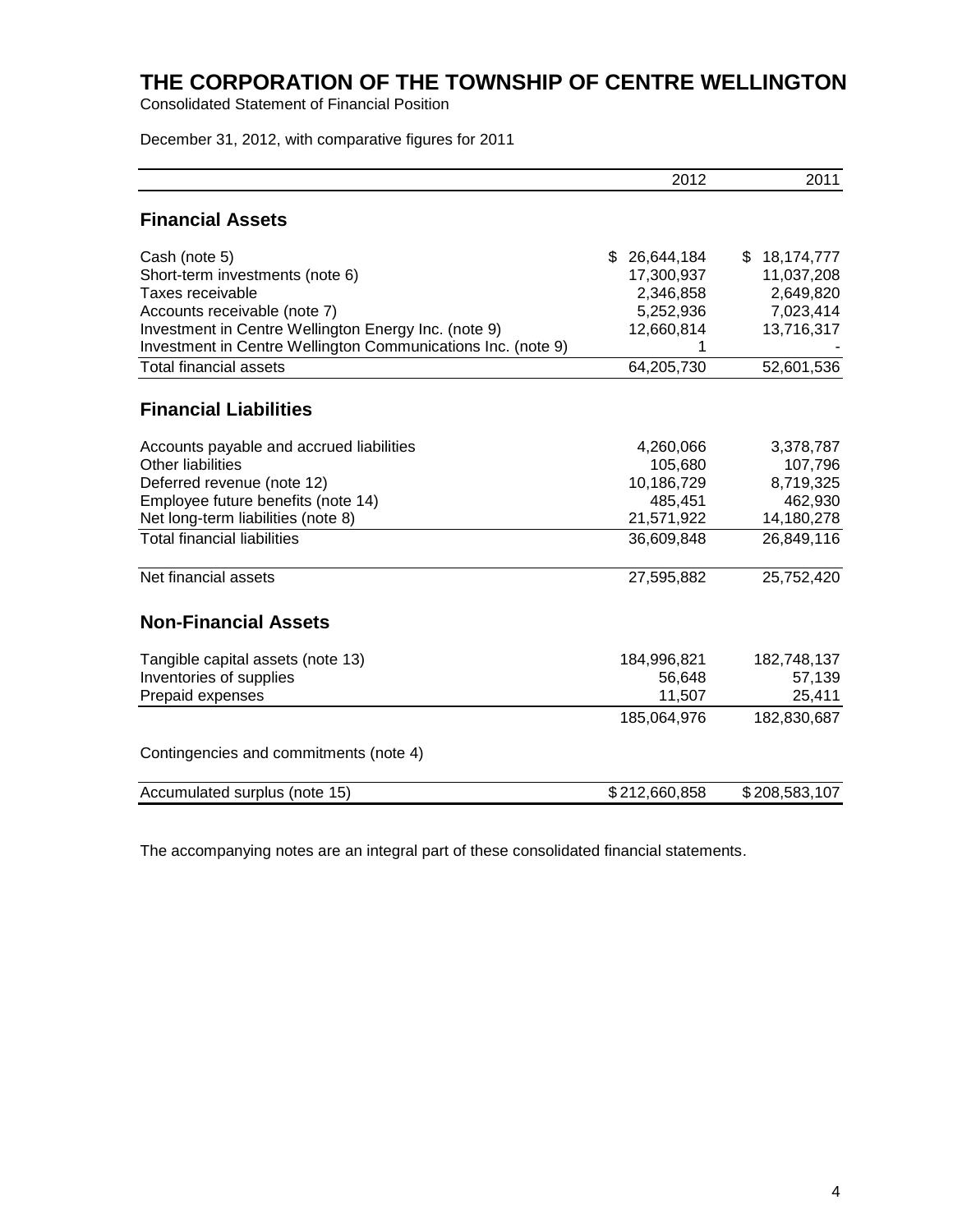Consolidated Statement of Operations

Year ended December 31, 2012, with comparative figures for 2011

|                                        | <b>Budget</b><br>2012 | Actual<br>2012   | Actual<br>2011  |
|----------------------------------------|-----------------------|------------------|-----------------|
|                                        | (unaudited -          |                  |                 |
|                                        | note 17)              |                  |                 |
| Revenue:                               |                       |                  |                 |
| Net taxation                           | \$<br>10,548,350      | \$<br>10,529,091 | \$<br>9,822,409 |
| Government transfers:                  |                       |                  |                 |
| Provincial                             | 1,106,700             | 1,150,721        | 1,808,392       |
| Federal                                | 799,000               | 462,768          | 2,200,793       |
| Municipal                              | 181,000               | 809,682          | 1,125,283       |
| Development charges earned             | 1,330,535             | 1,983,839        | 1,396,280       |
| Licenses and permits                   | 843,200               | 1,107,022        | 914,496         |
| Fees, rents and concessions            | 9,358,890             | 10,018,223       | 9,495,514       |
| Penalties and interest on taxes        | 325,000               | 381,455          | 401,990         |
| Interest, donations and other          | 866,450               | 1,098,304        | 1,007,230       |
| Equity earnings from Centre Wellington |                       |                  |                 |
| Energy Inc. (note 9)                   |                       | 144,497          | 111,680         |
| Developer contributions                | 1,408,000             | 2,052,697        | 687,027         |
| Gaming revenue (note 11)               | 1,950,000             | 2,193,134        | 2,220,916       |
| Gain on disposal of tangible           |                       |                  |                 |
| capital assets                         |                       | 194,567          | 106,883         |
| Total revenue                          | 28,717,125            | 32,126,000       | 31,298,893      |
|                                        |                       |                  |                 |
| Expenses:                              |                       |                  |                 |
| General government                     | 2,470,855             | 2,835,015        | 2,800,348       |
| Protection to persons and property     | 2,386,734             | 2,470,398        | 2,448,106       |
| <b>Transportation services</b>         | 4,848,438             | 9,320,855        | 9,009,178       |
| <b>Environmental services</b>          | 4,679,122             | 6,735,859        | 6,482,492       |
| <b>Health services</b>                 | 174,350               | 169,712          | 167,696         |
| Social and family services             | 391,640               | 477,061          | 411,905         |
| Recreation and cultural services       | 4,279,551             | 4,983,289        | 4,894,504       |
| Planning and development               | 907,492               | 1,056,060        | 877,391         |
| <b>Total expenses</b>                  | 20,138,182            | 28,048,249       | 27,091,620      |
| Annual surplus                         | 8,578,943             | 4,077,751        | 4,207,273       |
| Accumulated surplus, beginning of year | 208,583,107           | 208,583,107      | 204,375,834     |
| Accumulated surplus, end of year       | \$217,162,050         | \$212,660,858    | \$208,583,107   |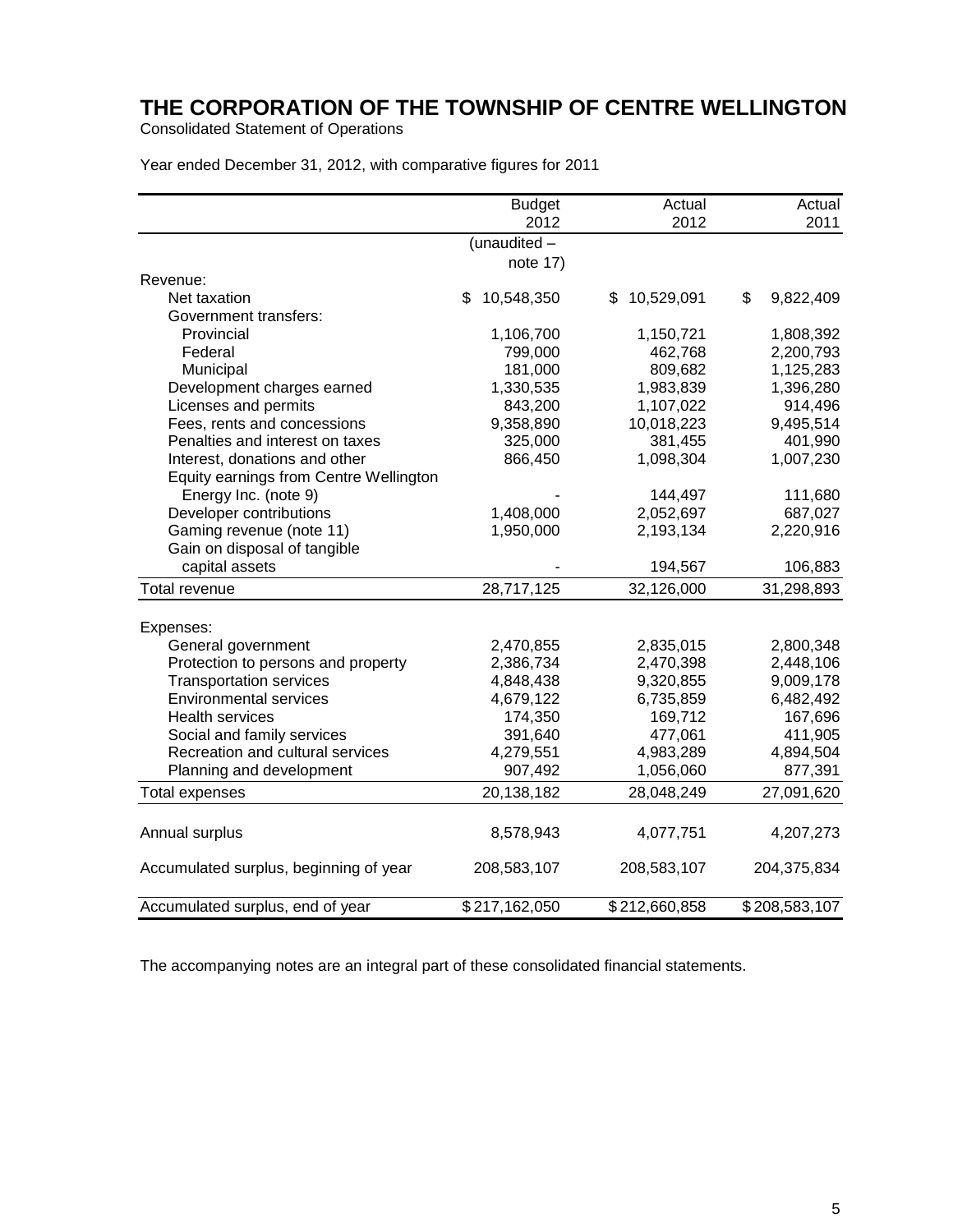Consolidated Statement of Changes in Net Financial Assets

Year ended December 31, 2012, with comparative figures for 2011

|                                                               | 2012             | 2011             |
|---------------------------------------------------------------|------------------|------------------|
| Annual surplus                                                | \$<br>4,077,751  | \$<br>4,207,273  |
| Acquisition of tangible capital assets, including contributed |                  |                  |
| tangible capital assets                                       | (9,333,118)      | (12, 849, 781)   |
| Amortization of tangible capital assets                       | 6,985,641        | 6,831,494        |
| Gain on disposal of tangible capital assets                   | (194, 567)       | (106, 883)       |
| Proceeds on sale of tangible capital assets                   | 293,360          | 247,206          |
|                                                               | 1,829,067        | (1,670,691)      |
| Acquisition of inventories of supplies                        | (56,648)         | (57, 139)        |
| Acquisition of prepaid expenses                               | (11, 507)        | (25, 411)        |
| Consumption of inventories of supplies                        | 57,139           | 52,912           |
| Use of prepaid expenses                                       | 25,411           | 22,021           |
| Change in net financial assets                                | 1,843,462        | (1,678,308)      |
| Net financial assets, beginning of year                       | 25,752,420       | 27,430,728       |
| Net financial assets, end of year                             | \$<br>27,595,882 | 25,752,420<br>\$ |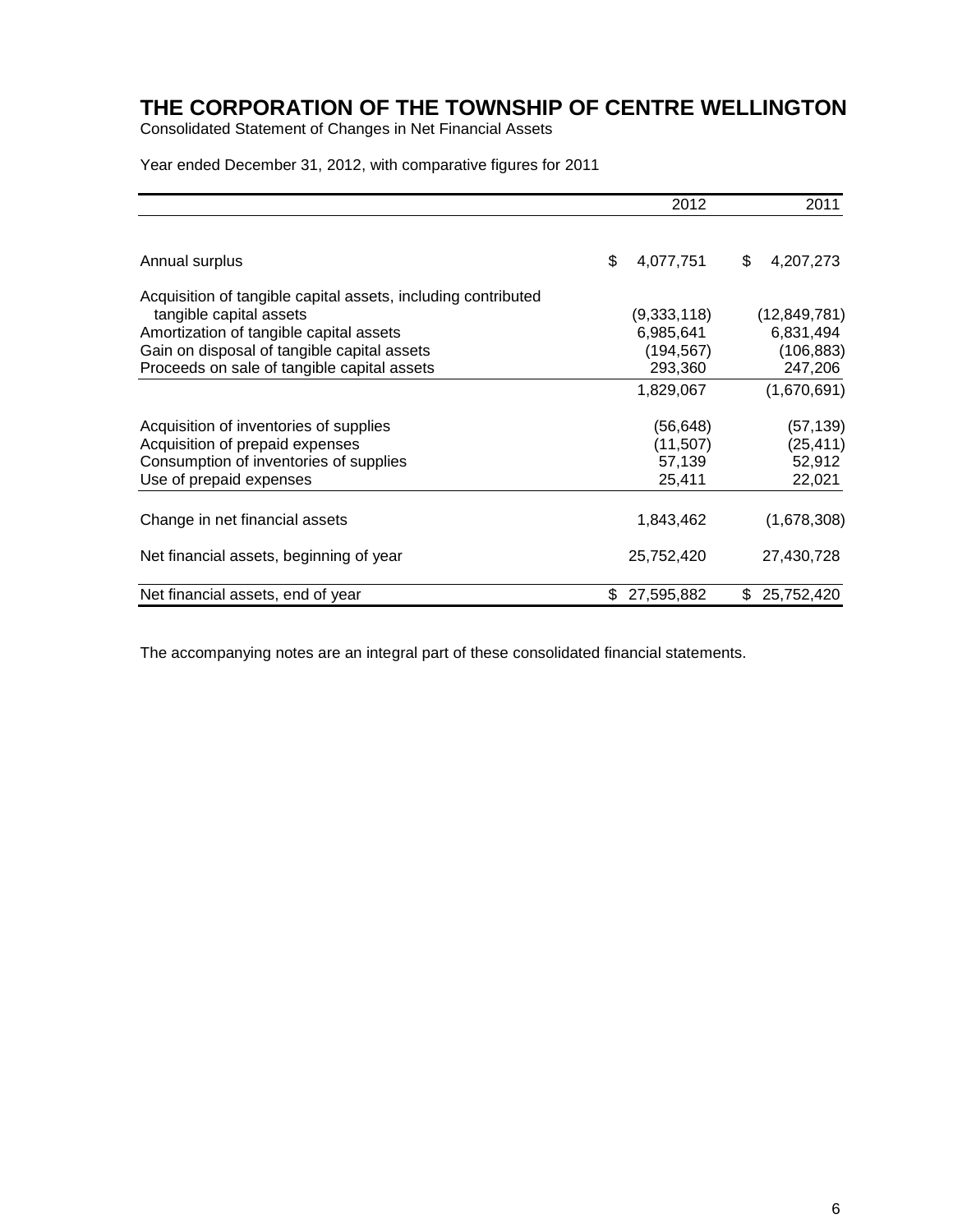Consolidated Statement of Cash Flows

Year ended December 31, 2012 with comparative figures for 2011

|                                                                                            | 2012                         | 2011                           |
|--------------------------------------------------------------------------------------------|------------------------------|--------------------------------|
| Cash provided by (used in):                                                                |                              |                                |
| Operating activities:                                                                      |                              |                                |
| Annual surplus                                                                             | \$<br>4,077,751              | \$<br>4,207,273                |
| Items not involving cash:                                                                  |                              |                                |
| Amortization                                                                               | 6,985,641                    | 6,831,494                      |
| Gain on sale of tangible capital assets                                                    | (194, 567)                   | (106, 883)                     |
| Change in employee benefits and other liabilities                                          | 22,521                       | 24,158                         |
| Equity earnings from Centre Wellington Energy Inc.                                         | (144, 497)                   | (111, 680)                     |
| Change in non-cash assets and liabilities:                                                 |                              |                                |
| Taxes receivable                                                                           | 302,962                      | 602,494                        |
| Accounts receivable                                                                        | 1,770,478                    | 514,194                        |
| Inventories of supplies                                                                    | 491                          | (4,227)                        |
| Prepaid expenses                                                                           | 13,904                       | (3,390)                        |
| Accounts payable and accrued liabilities                                                   | 881,279                      | (181, 144)                     |
| <b>Other liabilities</b>                                                                   | (2, 116)                     | (32, 451)                      |
| Deferred revenue                                                                           | 1,467,404                    | 2,510,011                      |
| Net change in cash from operating activities                                               | 15,181,251                   | 14,249,849                     |
|                                                                                            |                              |                                |
| Capital activities:                                                                        |                              |                                |
| Proceeds on sale of tangible capital assets                                                | 293,360                      | 247,206                        |
| Cash used to acquire tangible capital assets<br>Net change in cash from capital activities | (9, 333, 118)<br>(9,039,758) | (12, 849, 781)<br>(12,602,575) |
|                                                                                            |                              |                                |
| Investing activities:                                                                      |                              |                                |
| Purchase of short-term investments                                                         | (16, 297, 895)               | (11,037,208)                   |
| Redemption of short-term investments                                                       | 10,034,166                   | 4,031,019                      |
| Investment in Centre Wellington Communications Inc.                                        | (1)                          |                                |
| Dividend from Centre Wellington Energy Inc.                                                | 1,200,000                    |                                |
| Net change in cash from investing activities                                               | (5,063,730)                  | (7,006,189)                    |
|                                                                                            |                              |                                |
| Financing activities:<br>Long-term debt repaid                                             |                              |                                |
|                                                                                            | (3,391,720)                  | (1, 143, 121)                  |
| Long-term debt issued                                                                      | 10,783,364                   |                                |
| Net change in cash from financing activities                                               | 7,391,644                    | (1, 143, 121)                  |
| Net change in cash position during the year                                                | 8,469,407                    | (6,502,036)                    |
| Cash position, beginning of year                                                           | 18, 174, 777                 | 24,676,813                     |
| Cash position, end of year                                                                 | \$<br>26,644,184             | \$<br>18,174,777               |
|                                                                                            |                              |                                |
| Cash paid for interest                                                                     | \$<br>641,837                | \$<br>734,380                  |
| Cash received from interest                                                                | 882,191                      | 849,381                        |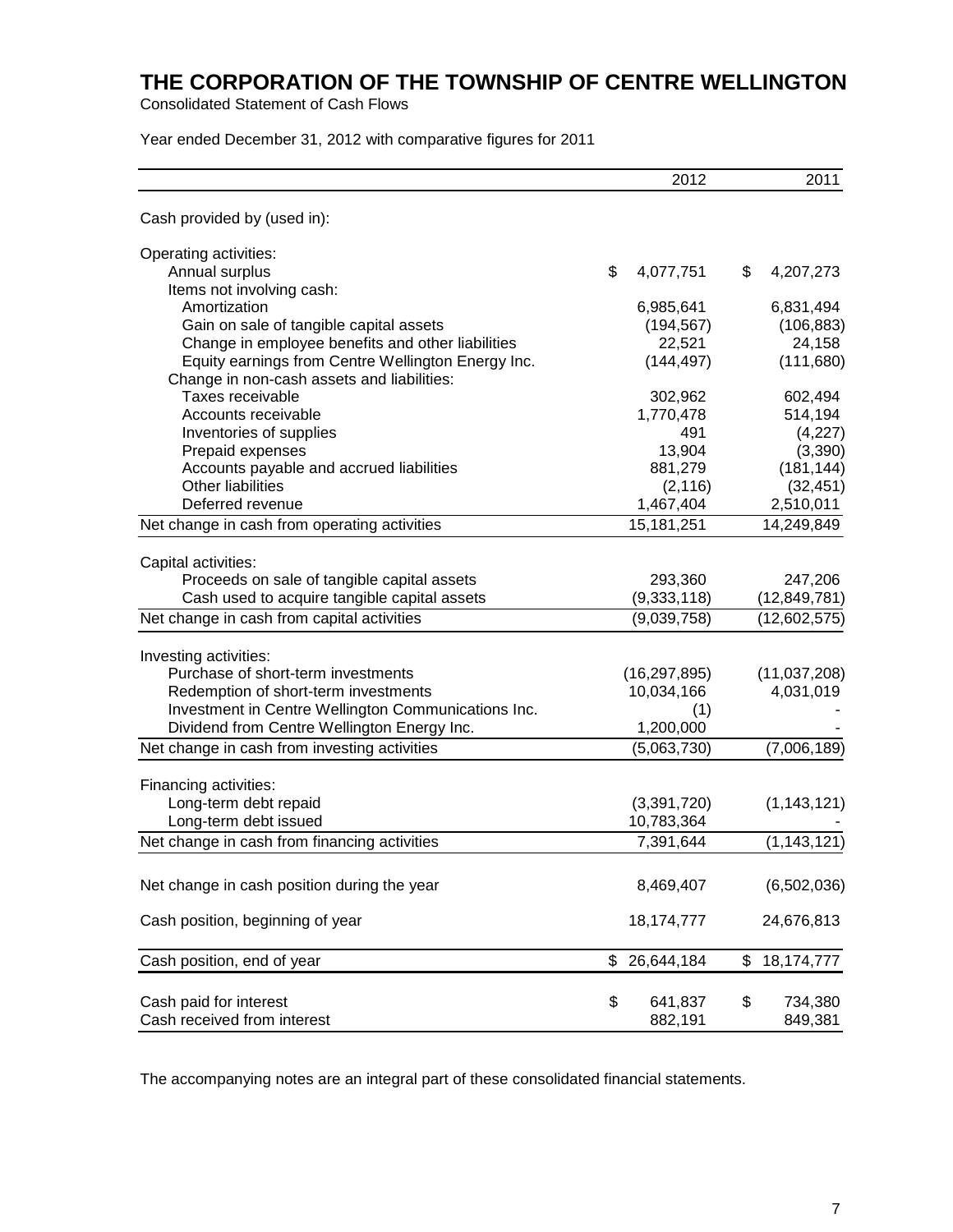Notes to Consolidated Financial Statements

Year ended December 31, 2012

### **1. Accounting policies:**

The consolidated financial statements of The Corporation of the Township of Centre Wellington ("the Township") are prepared by management in accordance with Canadian public sector accounting standards for governments as recommended by the Public Sector Accounting Board ("PSAB") of the Canadian Institute of Chartered Accountants. Significant accounting policies adopted by the Township are as follows:

- (a) Basis of consolidation:
	- (i) Consolidated entities:

These consolidated statements reflect the assets, liabilities, revenues and expenses of the reporting entity. The reporting entity is comprised of all organizations, committees and local boards accountable for the administration of their financial affairs and resources to the Township and which are owned or controlled by the Township except for the Township's government business enterprise which is accounted for on the modified equity basis of accounting.

These entities and organizations include:

- Fergus Business Improvement Area Board
- Elora Business Improvement Area Board

Inter-organizational transactions and balances between these entities have been eliminated.

(ii) Investment in Government Business Enterprises:

The Township's investments in Centre Wellington Energy Inc. and Centre Wellington Communications Inc. are accounted for on a modified equity basis, consistent with Canadian public sector accounting standards as recommended by PSAB for investments in government business enterprises. Under the modified equity basis, Centre Wellington Energy Inc.'s and Centre Wellington Communications Inc.'s accounting policies are not adjusted to conform to those of the municipality and inter-organizational transactions and balances are not eliminated. The Township recognizes its equity interest in the annual income or loss of Centre Wellington Energy Inc. and Centre Wellington Communications Inc. in its consolidated statement of operations with a corresponding increase or decrease in its investment asset account. Any dividends that the Township may receive from Centre Wellington Energy Inc. or Centre Wellington Communications Inc. will be reflected as reductions in the investment asset account.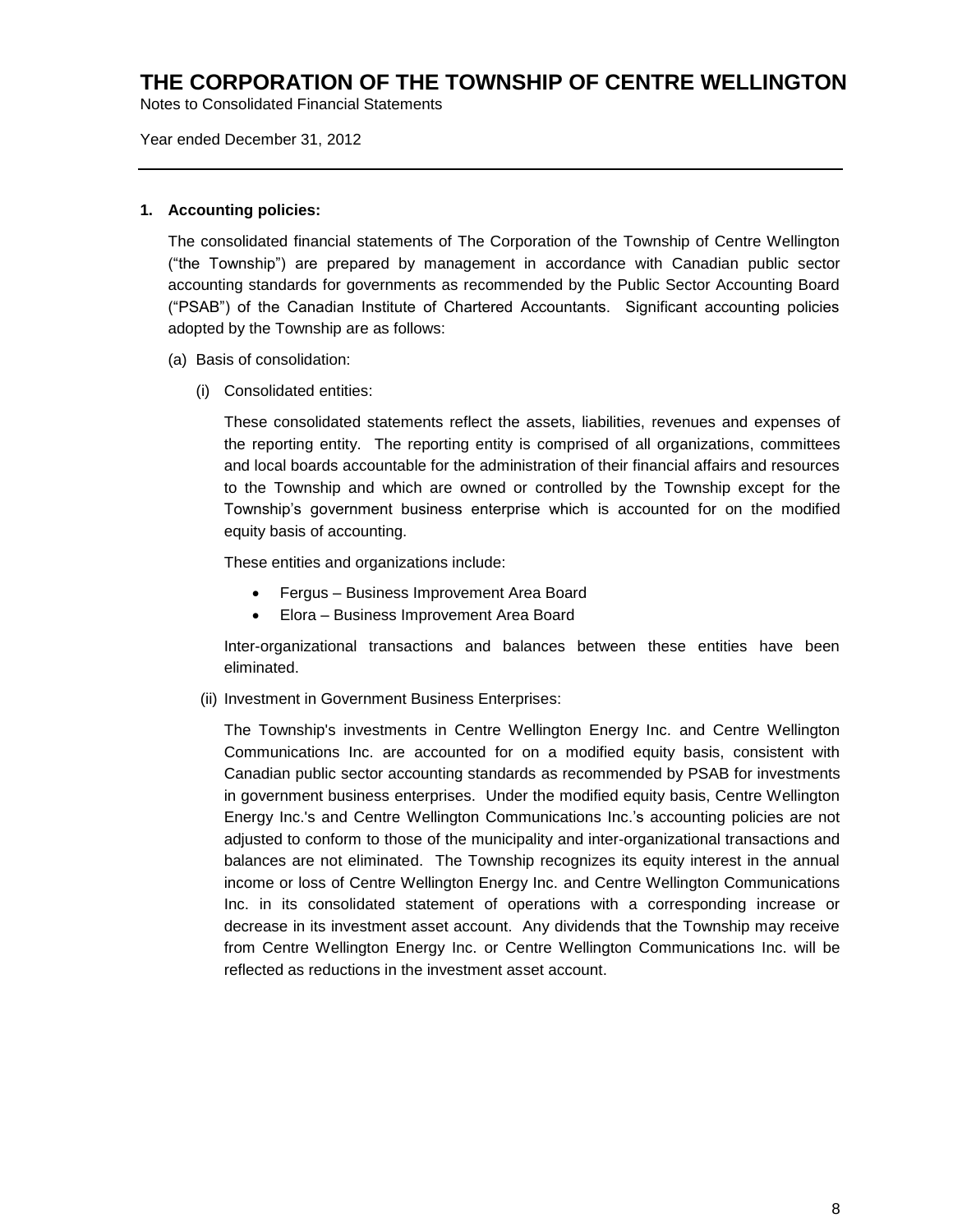Notes to Consolidated Financial Statements, continued

Year ended December 31, 2012

### **1. Accounting policies (continued):**

- (a) Basis of consolidation (continued):
	- (iii) Accounting for county and school board transactions:

The taxation, other revenues, expenditures, assets and liabilities with respect to the operations of the school boards, and the County of Wellington are not reflected in these consolidated financial statements.

(iv) Trust funds:

Trust funds and their related operations administered by the Township are not consolidated, but are reported separately on the trust funds statement of operations and financial position.

(b) Basis of accounting:

The Township follows the accrual method of accounting for revenues and expenses. Revenues are normally recognized in the year in which they are earned and measurable. Expenses are recognized as they are incurred and measurable as a result of receipt of goods or services and/or the creation of a legal obligation to pay.

(c) Deferred revenue:

In accordance with PSAB requirements obligatory reserve funds are reported as a component of deferred revenue. The Township has obligatory development charge reserve funds in the amount of \$6,376,697 (2011 - \$5,253,630). These funds have been set aside, as required by the Development Charges Act, to finance a portion of the cost of growthrelated projects. Revenue recognition occurs after the funds have been collected and when the Township has incurred the expenditures for the capital works for which the development charges were raised.

Unexpended funds of \$628,030 (2011 - \$266,835) received by the Township subject to a Municipal Funding Agreement for the Transfer of Federal Gas Tax Revenues Under the New Deal for Cities and Communities are reported as deferred revenue and will be recognized as revenue in the fiscal year in which the eligible expenditures are incurred.

(d) Government transfers:

Government transfers received relate to social services, general government activities and various capital projects. Transfers are recognized in the consolidated financial statements as revenues in the period in which events giving rise to the transfer occur, providing the transfers are authorized, any eligibility criteria have been met, and reasonable estimates of the amounts can be made.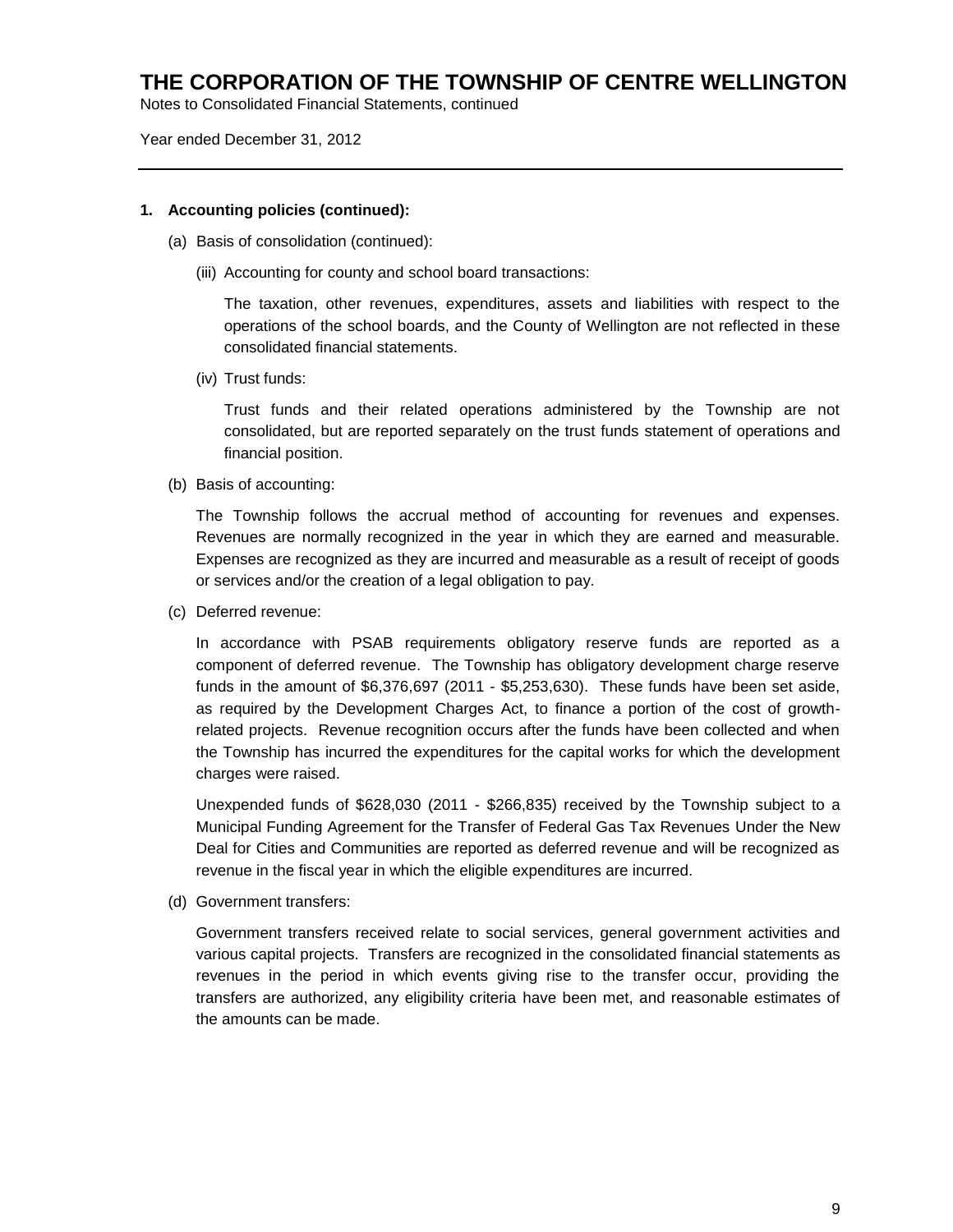Notes to Consolidated Financial Statements, continued

Year ended December 31, 2012

### **1. Accounting policies (continued):**

(e) Non-financial assets:

Non financial assets are not available to discharge existing liabilities and are held for use in the provision of services. They have useful lives extending beyond the current year and are not intended for sale in the ordinary course of operations.

(i) Tangible capital assets

Tangible capital assets are recorded at cost which includes amounts that are directly attributable to acquisition, construction, development or betterment of the asset. The cost is amortized on a straight-line basis over their estimated useful lives as follows:

| Asset                               | Useful Life - Years                  |
|-------------------------------------|--------------------------------------|
|                                     |                                      |
| Land                                | N/A                                  |
| Land improvements                   | 60<br>20<br>$\blacksquare$           |
| <b>Buildings</b>                    | 50<br>5 -                            |
| Vehicles                            | $6 - 20$                             |
| Equipment                           | $3 -$<br>-15                         |
| Water and wastewater infrastructure | 80<br>$20 -$                         |
| Road and structure infrastructure   | 20<br>50<br>$\overline{\phantom{a}}$ |

No amortization is charged in the year of acquisition. In the year of disposal, a full year of amortization is charged. Assets under construction are not amortized until the asset is available for productive use.

(ii) Contributions of tangible capital assets

Tangible capital assets received as contributions are recorded at their fair value at the date of receipt and also are recorded as revenue.

(iii) Works of art and cultural and historic assets

Works of art and cultural and historic assets are not recorded as assets in these consolidated financial statements.

(iv) Interest capitalization

The Township does not capitalize interest costs associated with the acquisition or construction of a tangible capital asset.

(v) Leased tangible capital assets

Leases which transfer substantially all of the benefits and risks incidental to ownership of property are accounted for as leased tangible capital assets. All other leases are accounted for as operating leases and the related payments are charged to expenses as incurred.

(vi) Inventories of supplies

Inventories of supplies held for consumption are recorded at the lower of cost and replacement cost.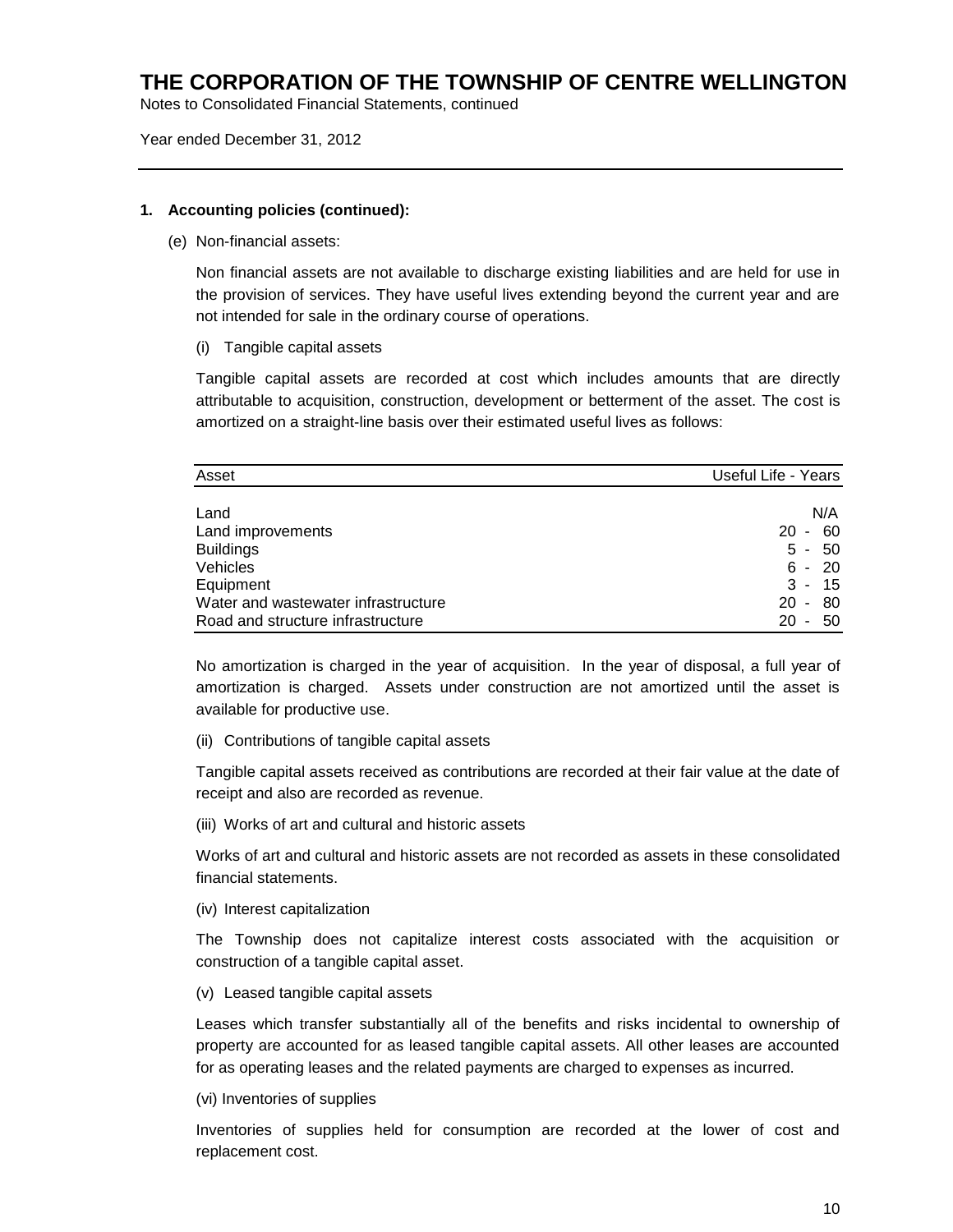Notes to Consolidated Financial Statements, continued

Year ended December 31, 2012

### **1. Accounting policies (continued):**

(f) Use of estimates:

The preparation of consolidated financial statements requires management to make estimates and assumptions that affect the reported amounts of assets and liabilities, and disclosure of contingent assets and liabilities at the date of the financial statements, and the reported amounts of revenues and expenses during the period. Significant estimates include assumptions used in estimating provisions for accrued liabilities, actuarial valuations of employee future benefits and the historical cost and useful lives of tangible capital assets.

Actual results could differ from these estimates.

(g) Employee future benefits:

(i) The Township provides certain employee benefits which will require funding in future periods. These benefits include sick leave, benefits under the Workplace Safety and Insurance Board ("WSIB") Act, and life insurance, extended health and dental benefits for early retirees.

The costs of benefits under the WSIB Act and life insurance, extended health and dental benefits are actuarially determined using management's best estimate of salary escalation, insurance and health care cost trends, long-term inflation rates and discount rates.

For self-insured retirement and other employee future benefits that vest or accumulate over the periods of service provided by employees, such as retirement gratuities, compensated absences and health, dental and life insurance benefits for retirees, the cost is actuarially determined using the projected benefits method prorated on service. Under this method, the benefit costs are recognized over the expected average service life of the employee group. Any actuarial gains and losses related to the past service of employees are amortized over the expected average remaining service life of the employee group.

For those self-insured benefit obligations that arise from specific events that occur from time to time, such as obligations for workers' compensation and life insurance and health care benefits for those on disability leave, the cost is recognized immediately in the period the events occur. Any actuarial gains and losses that are related to these benefits are recognized immediately in the period they arise.

(ii) The costs of multi-employer defined contribution pension plan benefits, such as the Ontario Municipal Employees Retirement System ("OMERS") pensions, are the employer's contributions due to the plan in the period.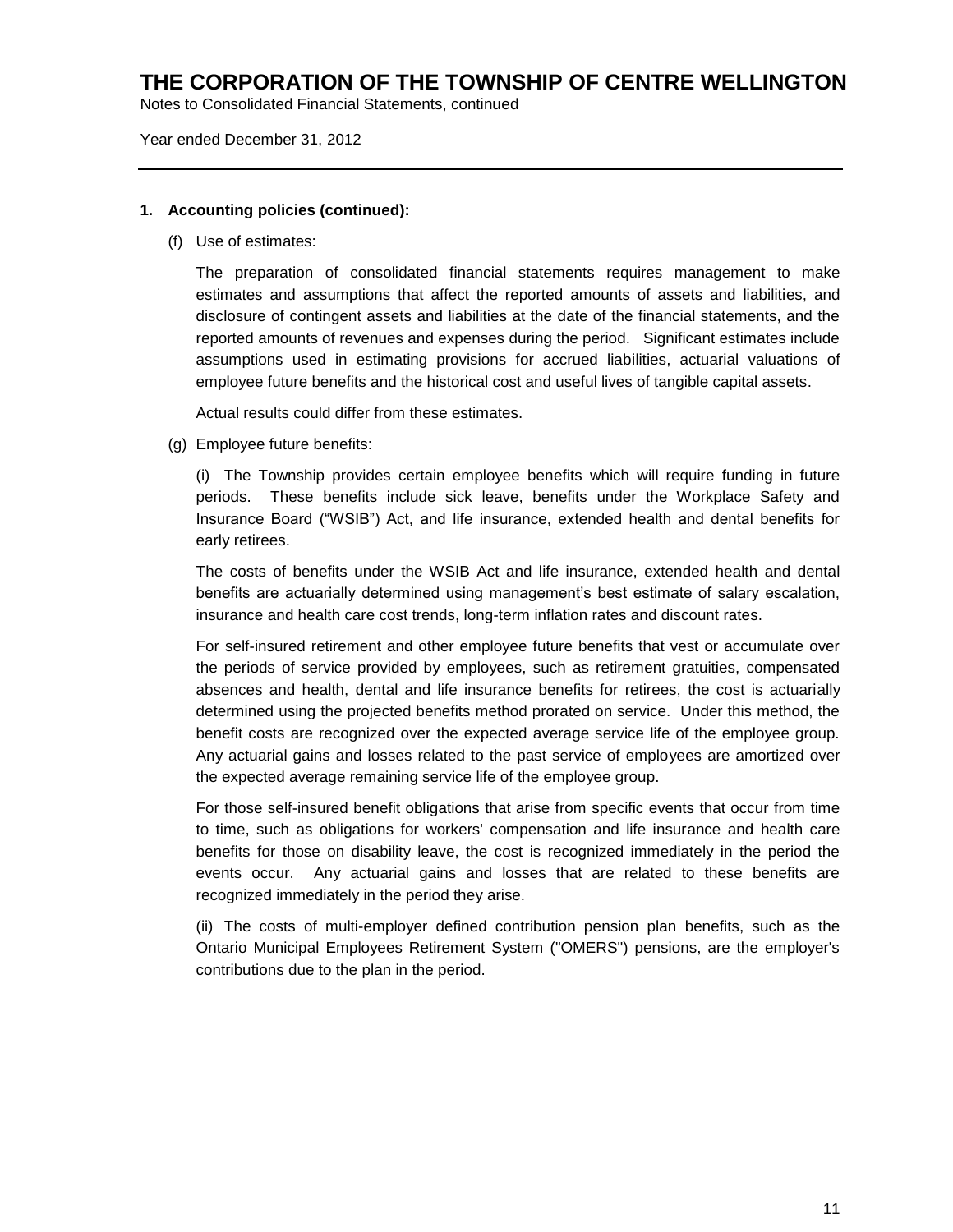Notes to Consolidated Financial Statements, continued

Year ended December 31, 2012

#### **1. Accounting policies (continued):**

(h) Investment income:

Investment income is reported as revenue in the period earned. When required by the funding government or related Act, investment income earned on deferred revenue is added to the investment and forms part of the deferred revenue balance.

### **2. Operations of School Boards and the County of Wellington:**

Further to note 1(a)(iii), the taxation and other revenues for the School Boards and the County of Wellington are comprised of the following:

|                           | School Boards | County       |
|---------------------------|---------------|--------------|
| Taxation and user charges | \$ 9.161.415  | \$21,562,193 |

### **3. Trust funds:**

Trust funds administered by the municipality amounting to \$794,508 (2011 - \$763,471) have not been included in the consolidated statement of financial position nor have their operations been included in the consolidated statement of operations.

### **4. Contingencies and commitments:**

- (a) The Township is contingently liable for long-term liabilities with respect to tile drainage loans and for those for which the responsibility for payment of principal and interest has been assumed by school boards and the County of Wellington.
- (b) The Township has an outstanding contractual obligation of approximately \$18,370,000 (2011 - \$nil) for the expansion of a wastewater treatment plant. Township council has authorized the financing of this obligation.
- (c) Minimum annual lease payments:

The Township rents premises with minimum annual lease payments as follows:

| 2013<br>æ<br>٠D | 21,600 |
|-----------------|--------|
|-----------------|--------|

(d) From time to time, the Township is subject to claims and other lawsuits that arise in the ordinary course of business, some of which may seek damages in substantial amounts. These claims may be covered by the Township's insurance up to a maximum of \$15,000,000 per occurrence. Liability for these claims and lawsuits are recorded to the extent that the probability of a loss is likely and it is estimable.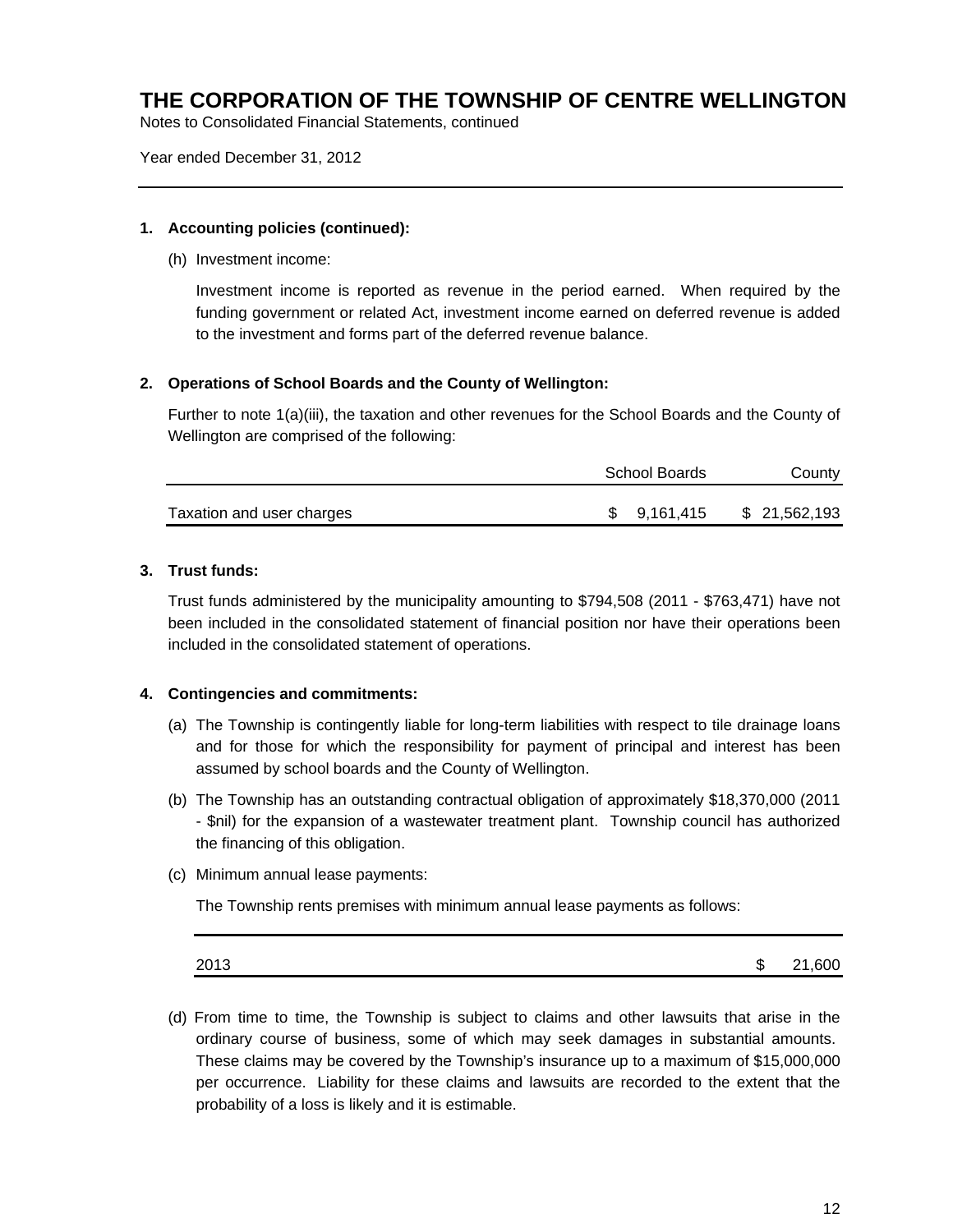Notes to Consolidated Financial Statements, continued

Year ended December 31, 2012

### **5. Cash:**

At December 31, 2012, the Township had undrawn capacity under a credit facility of \$7,000,000. Interest on the credit facility is at prime less 0.25%.

### **6. Short-term investments:**

Short-term investments consist of the following:

|                                                                                                | 2012                            | 2011                                |
|------------------------------------------------------------------------------------------------|---------------------------------|-------------------------------------|
| Term deposits held at a credit union<br>Investment in money market fund<br>Credit union shares | \$16,283,426<br>1,017,486<br>25 | 10,034,166<br>S.<br>1,003,017<br>25 |
|                                                                                                | \$17,300,937                    | \$11,037,208                        |

The term deposits held at a credit union earn interest at rates ranging from 2.05% to 2.2% (2011 – 1.7% to 2.0%) and mature in October 2013. The short-term investment balance includes accrued interest earned on the term deposits of \$80,014 (2011 - \$34,169).

The market value of the money market fund at December 31, 2012 was \$1,012,207 (2011 - \$1,001,837).

### **7. Accounts receivable:**

Accounts receivable includes an amount owing from Centre Wellington Community Medical Offices, a related party. The Township and Centre Wellington Community Medical Offices are related parties as the Township has the ability to appoint 2 of the 5 members of the Board of Directors. The loans and related interest charged are in the normal course of operations and are measured at the exchange amount, being the amounts agreed to by the related parties. Interest earned on the loans during the year was \$47,481 (2011 - \$49,896).

The Township entered into an agreement with Centre Wellington Community Medical Offices in 2005 to provide a loan to a maximum of \$1,700,000. 75% of the draws (Part B) bear interest at a rate of 5%. Repayment is due in monthly blended payments of \$8,091 and is due November 2025. The remaining 25% of the draws (Part A) are non-interest bearing, and principal repayments are due in equal monthly installments over five years, with the first payment due following repayment of Part B.

|                                                      |     | 2012               |   | 2011               |
|------------------------------------------------------|-----|--------------------|---|--------------------|
| Loan receivable – Part A<br>Loan receivable - Part B |     | 409.046<br>922.540 | S | 409.046<br>972.155 |
|                                                      | \$. | 1,331,586          | S | 1,381,201          |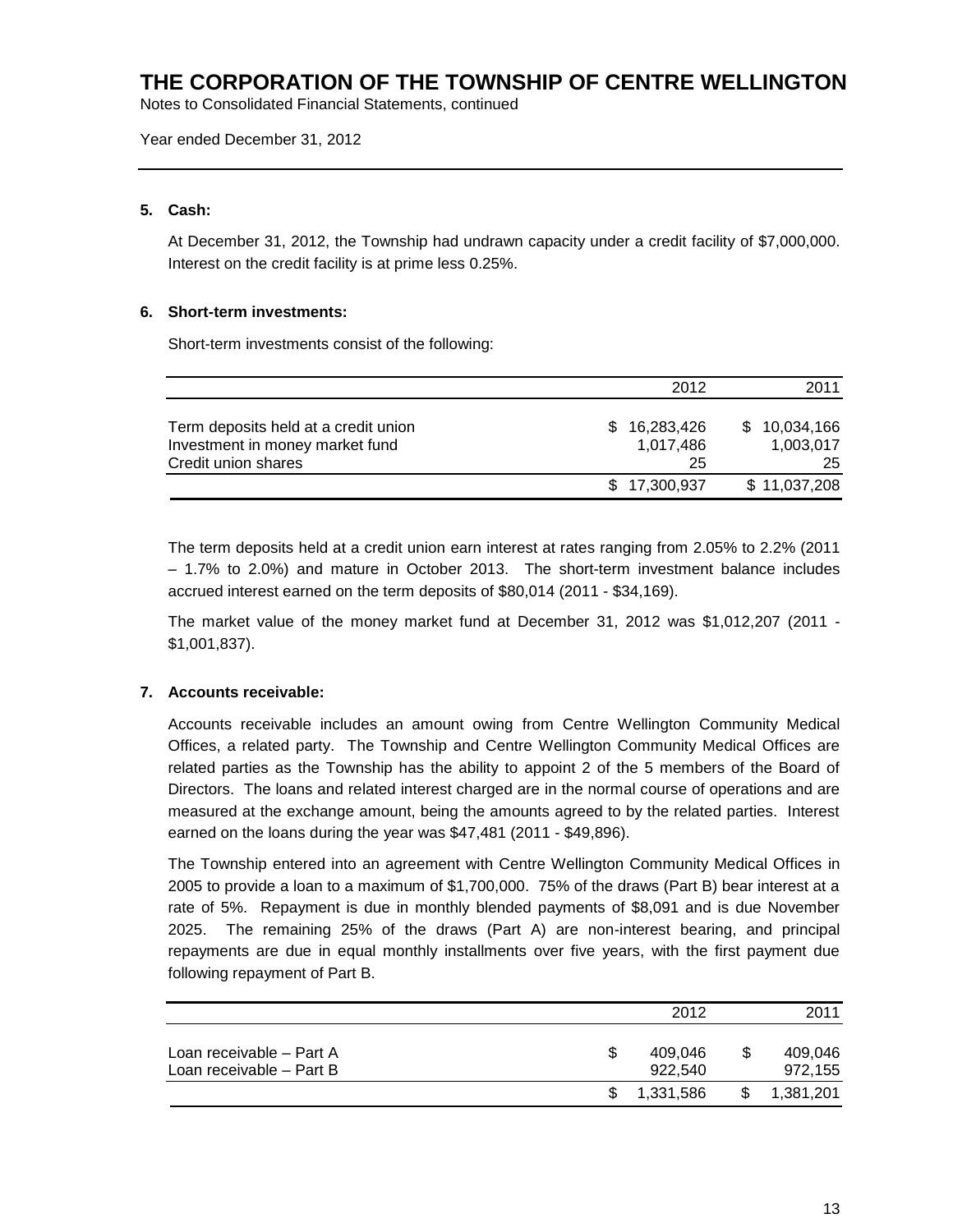Notes to Consolidated Financial Statements, continued

Year ended December 31, 2012

### **8. Net long-term liabilities:**

(a) The balance of net long-term liabilities reported on the consolidated statement of financial position is made up of the following.

|                                                                                                                                                                                 | 2012          |     | 2011         |
|---------------------------------------------------------------------------------------------------------------------------------------------------------------------------------|---------------|-----|--------------|
| Total long-term liabilities incurred by the Township with<br>varying maturities up to 2026 and weighted average<br>interest rate of 3.85% (2011 - 4.90%)                        | \$ 21,648,840 |     | \$14,244,122 |
| the long-term liabilities shown above, the<br>Of<br>responsibility for payment of principal and interest<br>charges for tile drainage loans has been assumed by<br>individuals. | (76, 918)     |     | (63, 844)    |
| Net long-term liabilities at end of year                                                                                                                                        | \$21,571,922  | \$. | 14,180,278   |

(b) Principal and interest payments for the next five years and thereafter by the Township are as follows:

|                     | Principal  | Interest      | Total               |
|---------------------|------------|---------------|---------------------|
|                     |            |               |                     |
| 2013                | 1,237,375  | \$<br>872.442 | 2,109,817<br>\$     |
| 2014                | 1,195,972  | 827,329       | 2,023,301           |
| 2015                | 1,240,229  | 780,522       | 2,020,751           |
| 2016                | 1,172,668  | 731,726       | 1,904,394           |
| 2017                | 1,222,093  | 680,716       | 1,902,809           |
| 2018 and thereafter | 15,503,585 | 2,697,106     | 18,200,691          |
| Total               | 21,571,922 | 6,589,841     | 28, 161, 763<br>\$. |

- (c) The long-term liabilities in (a) issued in the name of the municipality have received approval of the Ontario Municipal Board (or approval by private legislation) for those approved on or before December 31, 1992. Those approved after January 1, 1993, have been approved by by-law. The annual principal and interest payments required to service these liabilities are within the annual debt repayment limit prescribed by the Ministry of Municipal Affairs and Housing.
- (d) Total interest on long-term liabilities, which are reported on the consolidated statement of operations, amounted to \$675,577 (2011 - \$729,846). The long-term liabilities carry interest rates ranging from 0% to 7.25%. The interest on long-term liabilities assumed by individuals for tile drainage loans is not reflected in the consolidated financial statements.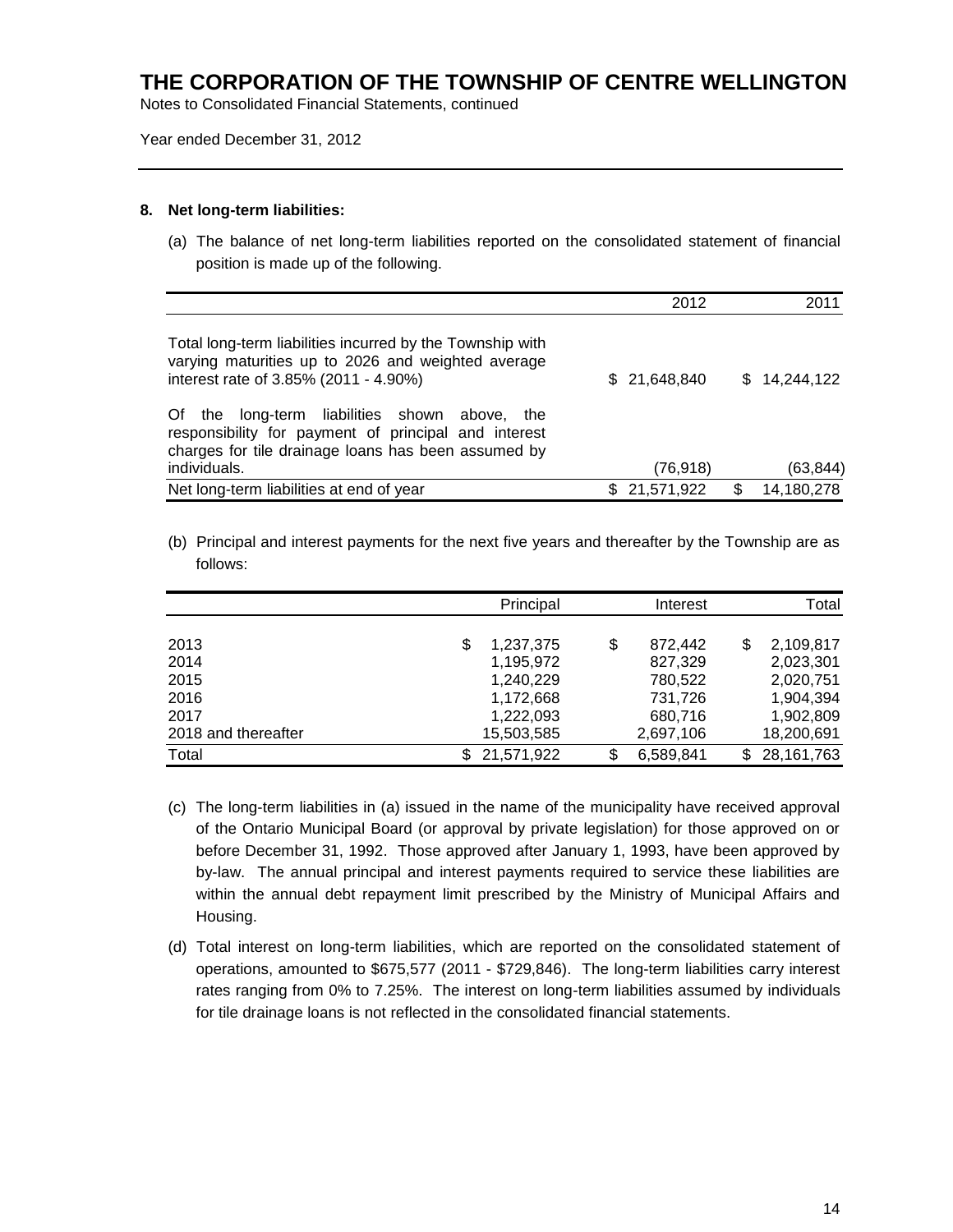Notes to Consolidated Financial Statements, continued

Year ended December 31, 2012

### **9. Government business enterprises:**

Centre Wellington Energy Inc. is a corporation, incorporated under the laws of the Province of Ontario on December 4, 2008, providing municipal electrical distribution services. The Corporation of the Township of Centre Wellington owns 100% of the outstanding shares of Centre Wellington Energy Inc. Centre Wellington Energy Inc. owns 100% of the outstanding shares of Centre Wellington Hydro Ltd. Centre Wellington Hydro Ltd. commenced operations on November 1, 2000.

Centre Wellington Communications Inc. is a corporation, incorporated under the laws of the Province of Ontario on May 8, 2012, providing municipal high speed communications services through a fibre optic system in Centre Wellington. The Corporation of the Township of Centre Wellington owns 100% of the outstanding shares of Centre Wellington Communications Inc.

The following summarizes the financial position and operations of Centre Wellington Energy Inc. which has been reported in these consolidated financial statements using the modified equity method:

|                                                          | 2012                           | 2011                            |
|----------------------------------------------------------|--------------------------------|---------------------------------|
| Assets<br><b>Other liabilities</b>                       | \$<br>16,219,301<br>8,605,240  | 16,878,063<br>\$<br>8,208,499   |
| Net assets                                               | 7,614,061                      | 8,669,564                       |
| Promissory note due to the Township of Centre Wellington | 5,046,753                      | 5,046,753                       |
| Investment in Centre Wellington Energy Inc.              | \$<br>12,660,814               | 13,716,317<br>\$                |
|                                                          |                                |                                 |
|                                                          | 2012                           | 2011                            |
| Revenues<br>Expenditures                                 | 17,516,869<br>\$<br>17,372,372 | 15,335,096<br>\$.<br>15,223,416 |
| Net earnings for the year                                | 144,497                        | 111,680                         |
| Retained earnings, beginning of year                     | 3,634,498                      | 3,522,818                       |

Retained earnings, end of year **\$ 2,578,995** \$ 3,634,498

Dividends paid to the Township (1,200,000)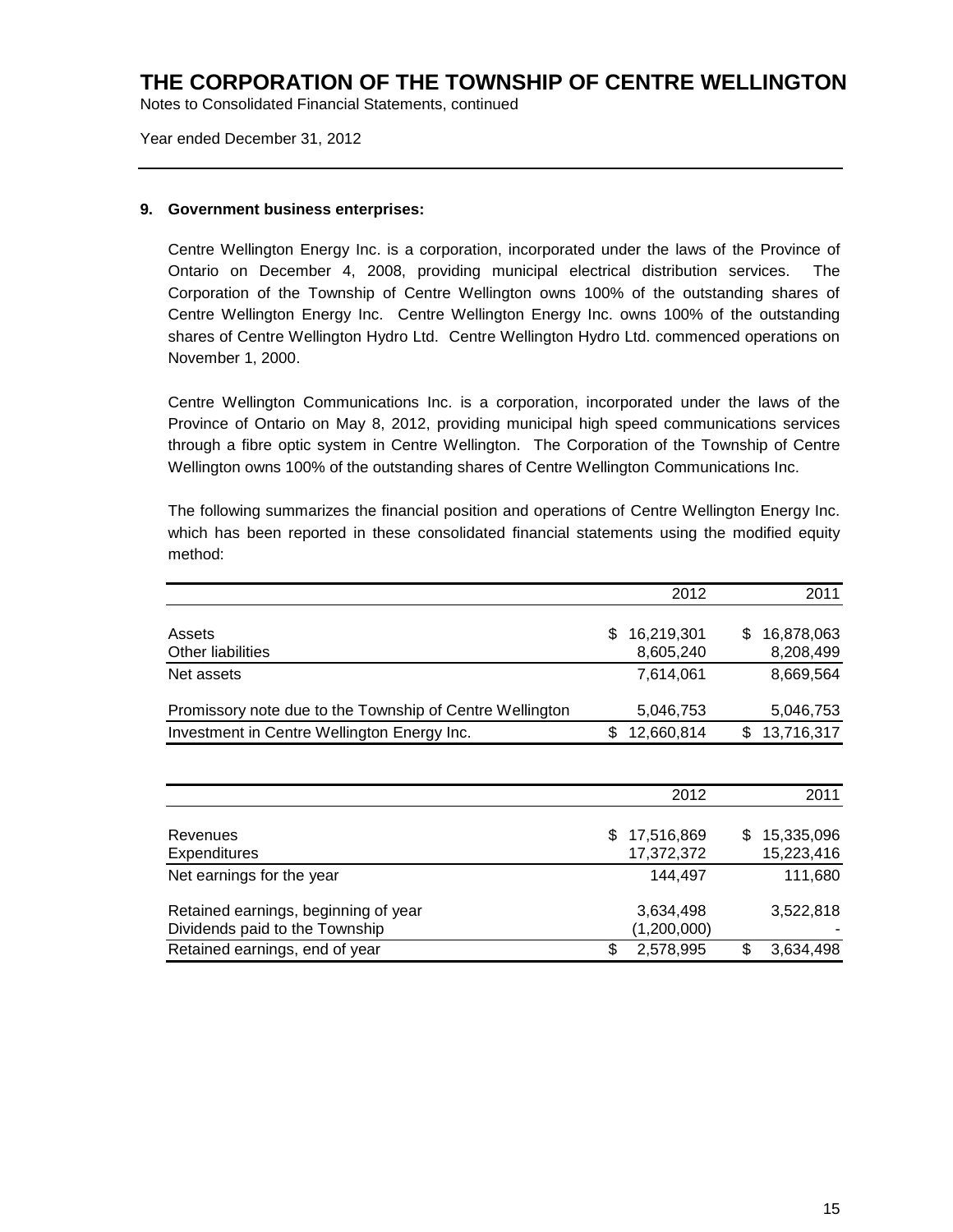Notes to Consolidated Financial Statements, continued

Year ended December 31, 2012

### **10. Pension agreements:**

The Township makes contributions to the OMERS Fund, which is a multi-employer plan, on behalf of members of its staff. The plan is a defined benefit plan, which specifies the amount of the retirement benefit to be received by the employees, based on the length of service and rates of pay. The amount contributed to OMERS in 2012 was \$595,234 (2011 - \$519,250) for current service and past service costs and is included as an expense on the consolidated statement of operations.

### **11. Gaming revenue:**

The Township has entered into a Racetrack Municipality Contribution Agreement with the Ontario Lottery and Gaming Corporation (OLGC). As part of the agreement, OLGC provides quarterly payments to the Township in the amount of 5% of the net proceeds derived from the slot machines at the Grand River Raceway.

Pursuant to an agreement between the Township and the County of Wellington, 21% of the gross quarterly proceeds due to the Township are paid to the County of Wellington. This payment is designed to cover additional costs incurred by the County of Wellington due to the Grand River Raceway.

The net proceeds are placed in a Township reserve fund. A summary of gaming revenue is as follows:

|                                                                     | 2012                   | 2011                    |
|---------------------------------------------------------------------|------------------------|-------------------------|
| Gross gaming proceeds<br>Less: payments to the County of Wellington | 2,193,134<br>(460.558) | 2,220,916<br>(466, 392) |
| Net proceeds                                                        | 1.732.576              | 1.754.524               |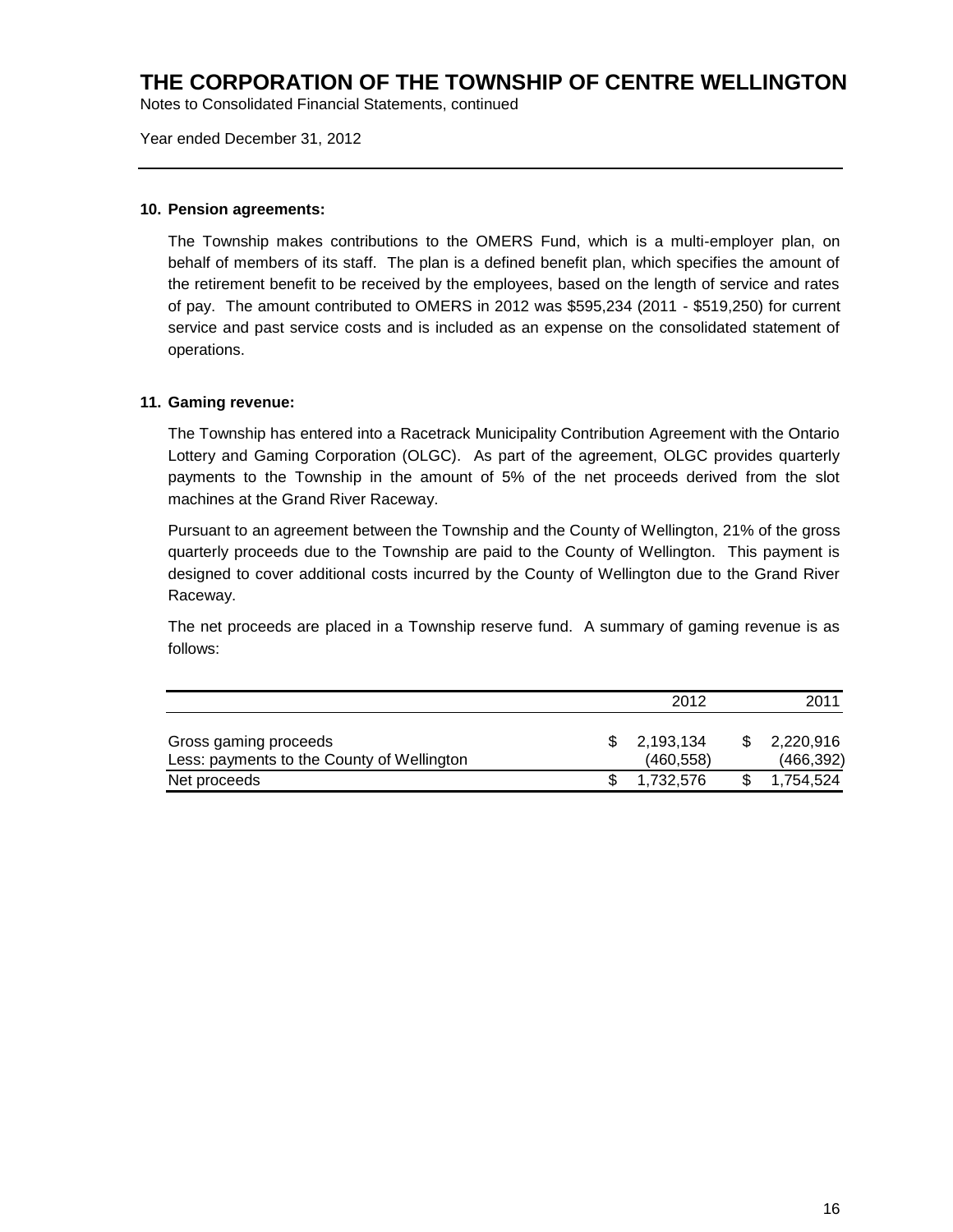Notes to Consolidated Financial Statements, continued

### Year ended December 31, 2012

### **12. Deferred revenue:**

The deferred revenues, reported on the consolidated statement of financial position, consist of the following:

|                            |             | Contributions | Investment | Revenue                    |              |
|----------------------------|-------------|---------------|------------|----------------------------|--------------|
| 2012                       | Opening     | Received      | Income     | Recognized                 | Ending       |
|                            |             |               |            |                            |              |
| Obligatory:                |             |               |            |                            |              |
| Development charges        | \$5,253,630 | \$3,006,452   | \$100.454  | $$(1,983,839)$ \$6,376,697 |              |
| Recreational land          | 130.774     | 23.066        | 2,091      | (36, 302)                  | 119,629      |
| Parking revenues           | 52,497      |               | 845        |                            | 53,342       |
| Subdivider contributions   | 556,556     | 54.267        | 7,236      |                            | 618,059      |
| Lot levies                 | 36.401      |               | 586        |                            | 36,987       |
| Federal gas tax funding    | 266,835     | 799.053       | 4,223      | (442,081)                  | 628,030      |
| Other:                     |             |               |            |                            |              |
| Grading and damage         |             |               |            |                            |              |
| deposits                   | 590,573     | 284,455       |            | ۰                          | 875,028      |
| Builder and other deposits | 1,782,804   | (361,660)     |            |                            | 1,421,144    |
| Other                      | 49,255      | 57,813        |            | (49,255)                   | 57,813       |
|                            | \$8,719,325 | \$3,863,446   | \$115.435  | \$(2,511,477)              | \$10.186.729 |

|                            |             | Contributions | Investment    | Revenue       |             |
|----------------------------|-------------|---------------|---------------|---------------|-------------|
| 2011                       | Opening     | Received      | Income        | Recognized    | Ending      |
|                            |             |               |               |               |             |
| Obligatory:                |             |               |               |               |             |
| Development charges        | \$3,440,149 | \$3,143,186   | 66,575<br>\$. | \$(1,396,280) | \$5,253,630 |
| Recreational land          | 171,512     | 32.705        | 1,557         | (75,000)      | 130,774     |
| Parking revenues           | 51,821      |               | 676           |               | 52,497      |
| Subdivider contributions   | 520,498     | 29.274        | 6,784         |               | 556,556     |
| Lot levies                 | 35,932      |               | 469           | ٠             | 36,401      |
| Federal gas tax funding    | 194,096     | 799,053       | 989           | (727, 303)    | 266,835     |
| Other:                     |             |               |               |               |             |
| Grading and damage         |             |               |               |               |             |
| deposits                   | 287,291     | 303,282       |               |               | 590,573     |
| Builder and other deposits | 1,418,315   | 364,489       |               | ٠             | 1,782,804   |
| Other                      | 89,700      | 49,255        |               | (89,700)      | 49,255      |
|                            | \$6,209,314 | \$4,721,244   | \$<br>77.050  | \$(2,288,283) | \$8,719,325 |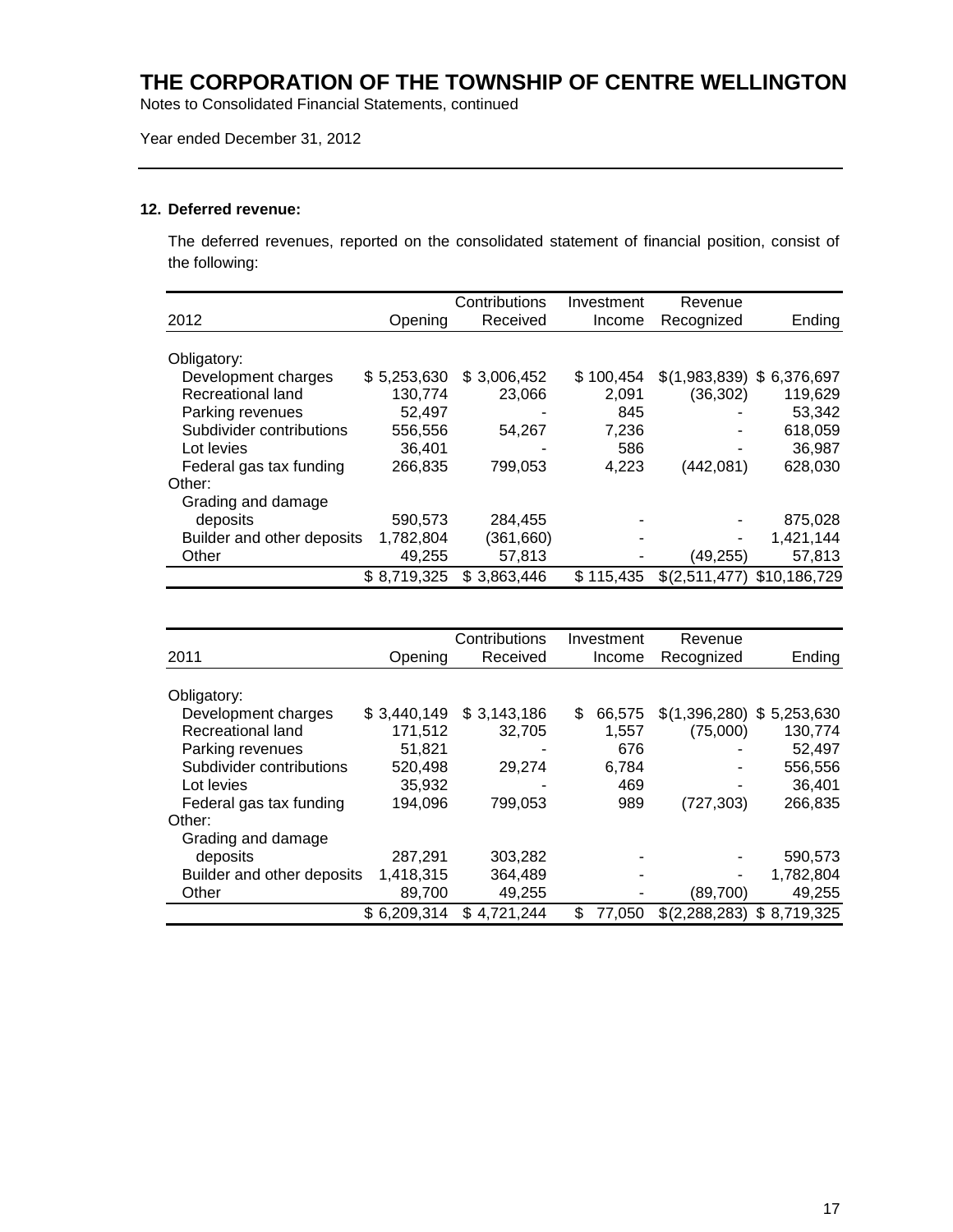Notes to Consolidated Financial Statements, continued

### Year ended December 31, 2012

### **13. Tangible capital assets:**

|                                     | Balance at<br>December 31. |                   |                   | Balance at<br>December 31, |
|-------------------------------------|----------------------------|-------------------|-------------------|----------------------------|
| Cost                                | 2011                       | Additions         | <b>Disposals</b>  | 2012                       |
| Land                                | \$<br>2,034,321            | \$<br>36,302      | \$<br>(1)         | \$<br>2,070,622            |
| Land improvements                   | 3,722,612                  | 53,537            |                   | 3,776,149                  |
| <b>Buildings</b>                    | 20,644,853                 | 236,126           | (67, 516)         | 20,813,463                 |
| Vehicles                            | 9,538,624                  | 630,649           | (423,584)         | 9,745,689                  |
| Equipment                           | 5,082,360                  | 427,575           | (247, 145)        | 5,262,790                  |
| Water and wastewater infrastructure | 81,309,839                 | 999,409           | (57, 105)         | 82,252,143                 |
| Road and structure infrastructure   | 160,937,633                | 3,333,531         | (376, 877)        | 163,894,287                |
| Assets under construction           | 2,756,678                  | 5,361,809         | (1,745,820)       | 6,372,667                  |
| Total                               | \$<br>286,026,920          | \$11,078,938      | \$<br>(2,918,048) | \$294,187,810              |
|                                     |                            |                   |                   |                            |
|                                     | Balance at                 |                   |                   | Balance at                 |
|                                     | December 31,               |                   |                   | December 31,               |
| Accumulated amortization            | 2011                       | <b>Disposals</b>  | Amortization      | 2012                       |
| Land                                | \$                         | \$                | \$                | \$                         |
| Land improvements                   | 1,146,293                  |                   | 97,356            | 1,243,649                  |
| <b>Buildings</b>                    | 5,399,249                  | (61, 915)         | 547,857           | 5,885,191                  |
| Vehicles                            | 4,759,753                  | (416, 633)        | 717,706           | 5,060,826                  |
| Equipment                           | 2,744,351                  | (231, 584)        | 373,358           | 2,886,125                  |
| Water and wastewater infrastructure | 23,600,031                 | (41, 767)         | 1,608,652         | 25,166,916                 |
| Road and structure infrastructure   | 65,629,106                 | (321, 536)        | 3,640,712         | 68,948,282                 |
| Assets under construction           |                            |                   |                   |                            |
| Total                               | \$<br>103,278,783          | \$<br>(1,073,435) | \$<br>6,985,641   | \$109,190,989              |
|                                     |                            |                   |                   |                            |
|                                     | Nat hook value             |                   |                   | Alat hook valua            |

| Net book value<br>December 31, 2011 |    | Net book value<br>December 31, 2012 |                 |
|-------------------------------------|----|-------------------------------------|-----------------|
|                                     |    |                                     |                 |
| Land                                | \$ | 2,034,321                           | 2,070,622<br>\$ |
| Land improvements                   |    | 2,576,319                           | 2,532,500       |
| <b>Buildings</b>                    |    | 15,245,604                          | 14,928,272      |
| <b>Vehicles</b>                     |    | 4,778,871                           | 4,684,863       |
| Equipment                           |    | 2,338,009                           | 2,376,665       |
| Water and wastewater infrastructure |    | 57,709,808                          | 57,085,227      |
| Road and structure infrastructure   |    | 95,308,527                          | 94,946,005      |
| Assets under construction           |    | 2,756,678                           | 6,372,667       |
| Total                               | \$ | 182,748,137                         | \$184,996,821   |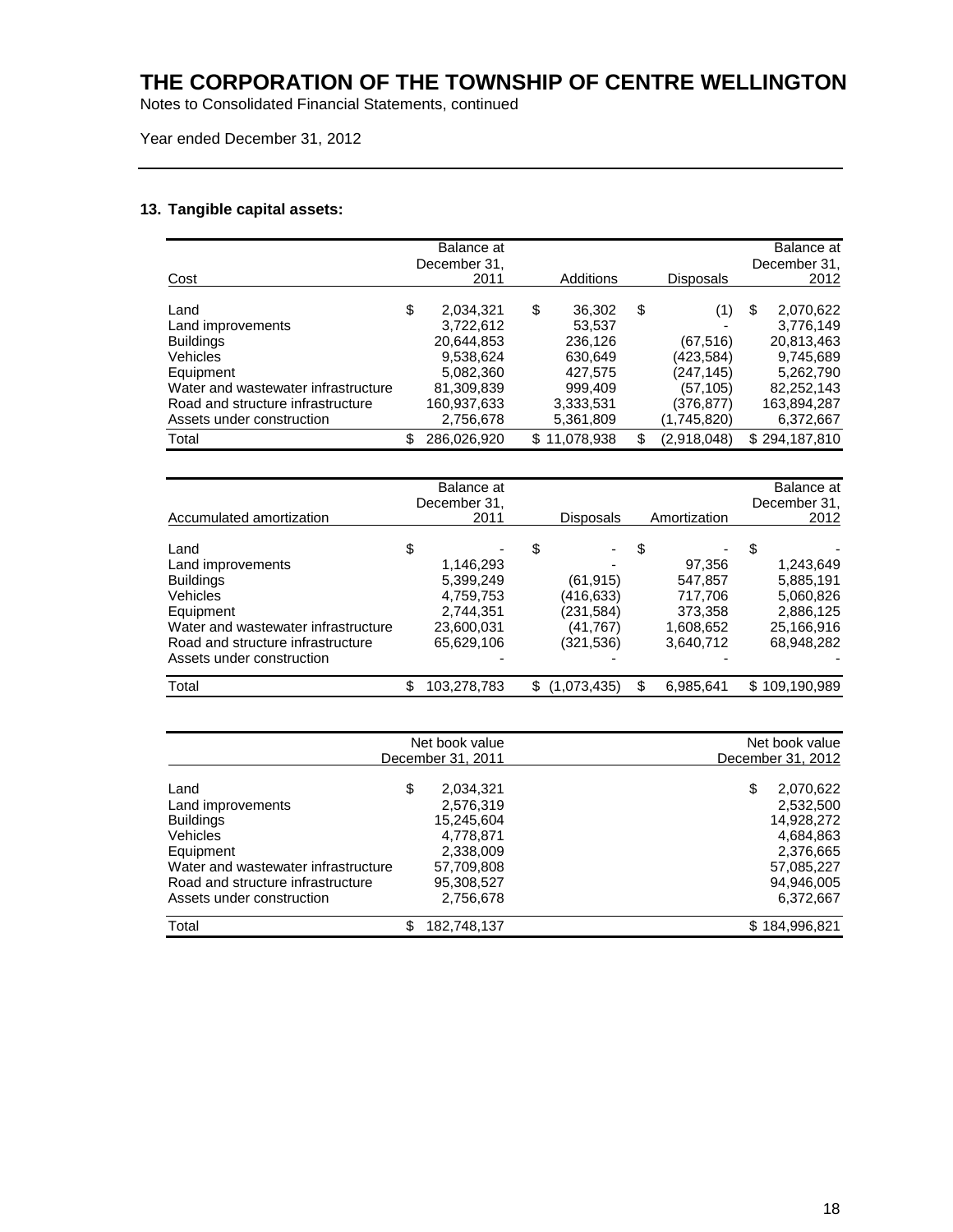Notes to Consolidated Financial Statements, continued

Year ended December 31, 2012

### **13. Tangible capital assets (continued):**

|                                     | Balance at        |                   |                   | Balance at        |
|-------------------------------------|-------------------|-------------------|-------------------|-------------------|
|                                     | December 31,      |                   |                   | December 31,      |
| Cost                                | 2010              | Additions         | <b>Disposals</b>  | 2011              |
|                                     |                   |                   |                   |                   |
| Land                                | \$<br>1,985,897   | \$<br>48,424      | \$                | \$<br>2,034,321   |
| Land improvements                   | 3,421,732         | 300,880           |                   | 3,722,612         |
| <b>Buildings</b>                    | 20,427,436        | 239,569           | (22, 152)         | 20,644,853        |
| Vehicles                            | 8,986,046         | 1,177,405         | (624,827)         | 9,538,624         |
| Equipment                           | 4,690,079         | 582,372           | (190,091)         | 5,082,360         |
| Water and wastewater infrastructure | 75,169,899        | 6,240,495         | (100,555)         | 81,309,839        |
| Road and structure infrastructure   | 155,457,427       | 6,269,108         | (788, 902)        | 160,937,633       |
| Assets under construction           | 4,765,150         | 2,171,567         | (4, 180, 039)     | 2,756,678         |
| Total                               | \$<br>274,903,666 | \$17,029,820      | \$<br>(5,906,566) | \$286,026,920     |
|                                     |                   |                   |                   |                   |
|                                     |                   |                   |                   |                   |
|                                     | Balance at        |                   |                   | <b>Balance</b> at |
|                                     | December 31,      |                   |                   | December 31,      |
| <b>Accumulated amortization</b>     | 2010              | <b>Disposals</b>  | Amortization      | 2011              |
|                                     |                   |                   |                   |                   |
| Land                                | \$                | \$                | \$                | \$                |
| Land improvements                   | 1,058,883         |                   | 87,410            | 1,146,293         |
| <b>Buildings</b>                    | 4,880,859         | (21, 044)         | 539,434           | 5,399,249         |
| Vehicles                            | 4,659,636         | (610, 708)        | 710,825           | 4,759,753         |
| Equipment                           | 2,414,703         | (190,091)         | 519,739           | 2,744,351         |
| Water and wastewater infrastructure | 22,210,689        | (85, 165)         | 1,474,507         | 23,600,031        |
| Road and structure infrastructure   | 62,808,723        | (679, 196)        | 3,499,579         | 65,629,106        |
| Assets under construction           |                   |                   |                   |                   |
|                                     |                   |                   |                   |                   |
| Total                               | \$<br>98,033,493  | \$<br>(1,586,204) | \$<br>6,831,494   | \$103,278,783     |
|                                     |                   |                   |                   |                   |
|                                     | Net book value    |                   |                   | Net book value    |
|                                     | December 31, 2010 |                   |                   |                   |
|                                     |                   |                   |                   | December 31, 2011 |
| Land                                | \$<br>1,985,897   |                   |                   | \$<br>2,034,321   |
| Land improvements                   | 2,362,849         |                   |                   | 2,576,319         |
| <b>Buildings</b>                    | 15,546,577        |                   |                   | 15,245,604        |
| Vehicles                            | 4,326,410         |                   |                   | 4,778,871         |
| Equipment                           | 2,275,376         |                   |                   | 2,338,009         |
|                                     |                   |                   |                   |                   |
| Water and wastewater infrastructure | 52,959,210        |                   |                   | 57,709,808        |
| Road and structure infrastructure   | 92,648,704        |                   |                   | 95,308,527        |

Road and structure infrastructure  $92,648,704$ <br>Assets under construction  $4,765,150$ <br> $4,765,150$ <br> $2,756,678$ Assets under construction Total \$ 176,870,173 \$ 182,748,137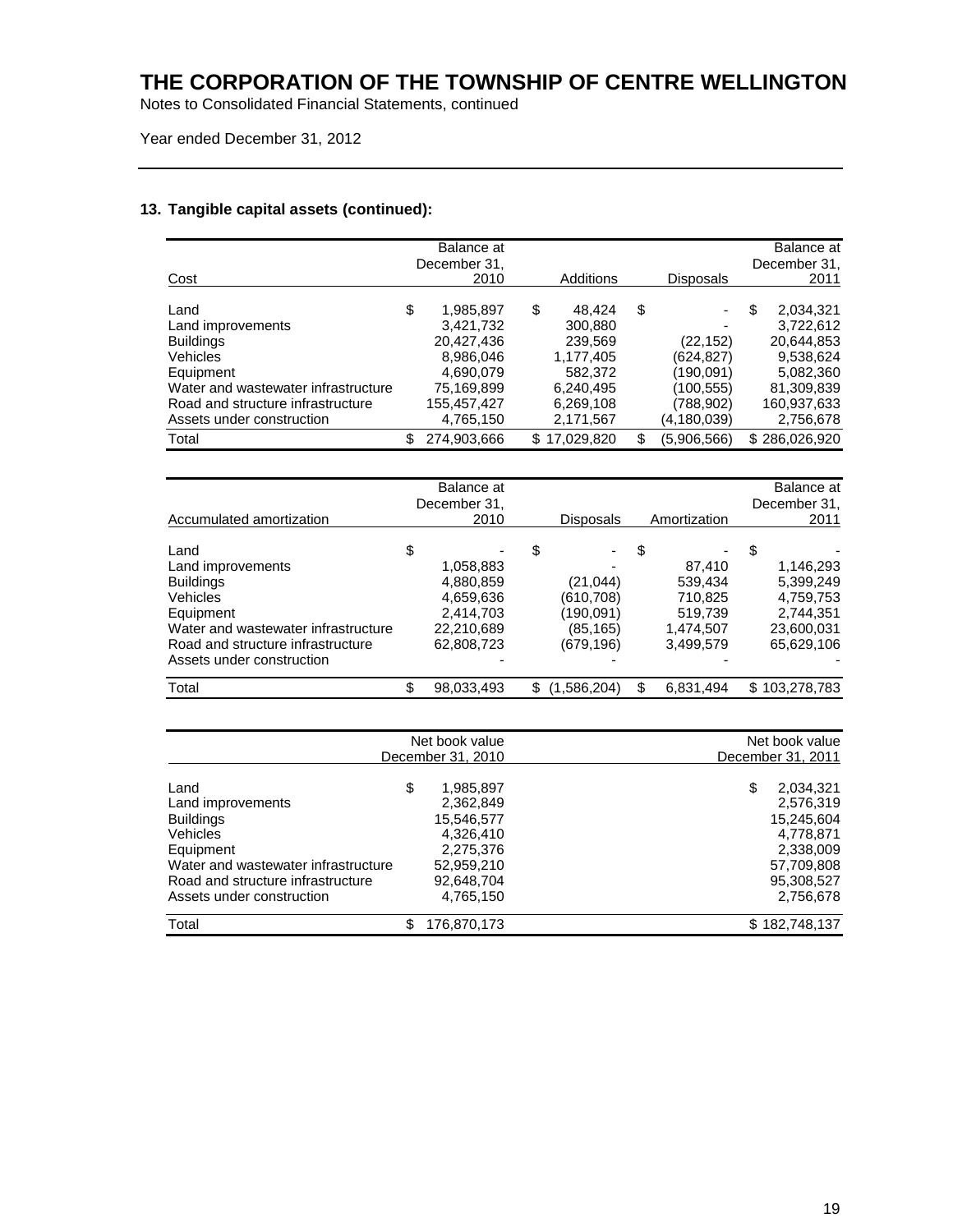Notes to Consolidated Financial Statements, continued

Year ended December 31, 2012

### **13. Tangible Capital Assets (continued):**

(a) Assets under construction

Assets under construction having a value of \$6,372,667 (2011 - \$2,756,678) have not been amortized. Amortization of these assets will commence when the asset is put into service.

(b) Contributed tangible capital assets

Contributed capital assets have been recognized at fair market value at the date of contribution. The value of contributed assets received during the year is \$nil (2011 - \$nil).

(c) Tangible capital assets disclosed at nominal values

Where an estimate of fair value could not be made, the tangible capital asset was recognized at a nominal value. Land and buildings are the only categories where nominal values were assigned.

(d) Write-down of tangible capital assets

The write-down of tangible capital assets during the year was \$nil (2011 - \$nil).

### **14. Employee benefits and other liabilities:**

The Township provides certain employee benefits, which will require funding in future periods. An actuarial estimate of the future liabilities for these benefits has been completed as at December 31, 2012.

|                                                              | 2012               | 2011               |
|--------------------------------------------------------------|--------------------|--------------------|
| Post employment benefits<br>Future payments required to WSIB | 328.996<br>156.455 | 308,807<br>154,123 |
|                                                              | 485.451            | 462.930            |

### (a) Post employment benefits:

The Township pays health, dental and life insurance benefits on behalf of its eligible senior management early retirees to age 65. Senior management are eligible for retiree benefits if they retire on an OMERS pension, before the age of 65.

The Township pays health and dental insurance benefits on behalf of its non-management employees for early retirees to age 65. Non-management members are eligible for retiree benefits if they retire on an OMERS pension after 55 years of age with at least 25 years service.

The most recent actuarial valuation was performed as at December 31, 2011 and extrapolated to December 31, 2012.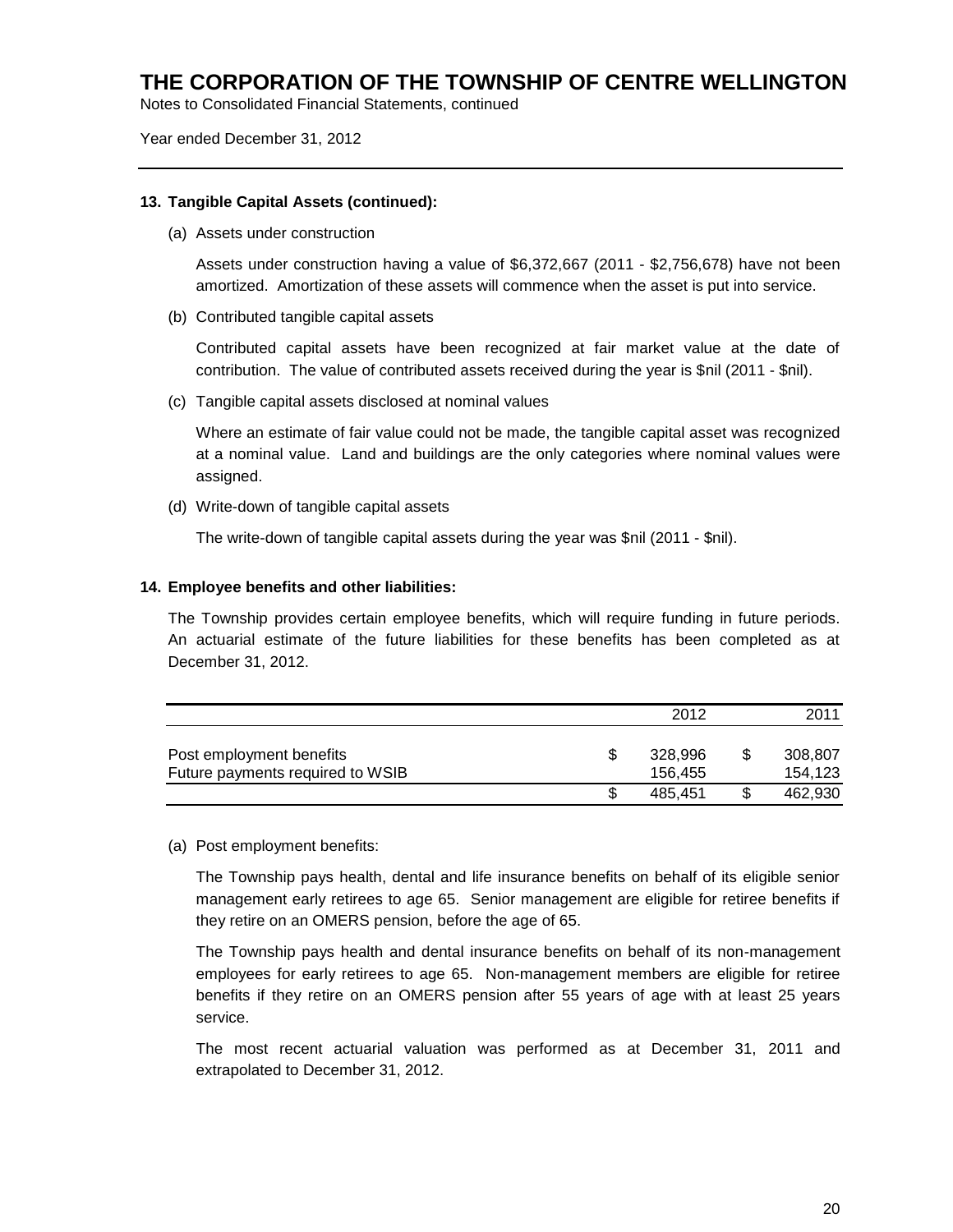Notes to Consolidated Financial Statements, continued

Year ended December 31, 2012

#### **14. Employee benefits and other liabilities (continued):**

(a) Post employment benefits (continued)

Information about the post employment benefit plan is as follows:

|                                                  | 2012          |     | 2011     |
|--------------------------------------------------|---------------|-----|----------|
| Accrued benefit obligation:                      |               |     |          |
| Balance, beginning of year                       | \$<br>325,282 | \$  | 285,467  |
| Current benefit cost                             | 20,324        |     | 18,843   |
| Increase due to plan amendment                   |               |     |          |
| Interest                                         | 13,932        |     | 14,494   |
| <b>Expected benefit payments</b>                 | (15, 245)     |     | (9,997)  |
| <b>Actuarial loss</b>                            |               |     | 16,475   |
| Expected accrued benefit obligation, end of year | 344,293       |     | 325,282  |
| Unamortized actuarial loss                       | (15, 297)     |     | (16,475) |
| Liability for post employment benefits           | \$<br>328,996 | \$. | 308,807  |

The unamortized actuarial loss is amortized over the expected average service life of 14 years (2011 – 14 years).

The main actuarial assumptions employed for the valuation are as follows:

(i) Interest (discount rate):

The obligation as at December 31, 2012, of the present value of future liabilities and the expense for the 12 months ended December 31, 2012, were determined using a discount rate of 4.25% (2011 – 4.25%).

(ii) Medical costs:

Medical costs were assumed to increase at the rate of 6.142% for 2012 and 2013, reducing by 0.357% per year to 4.0% in 2019 and 4.0% per year thereafter.

(iii) Dental costs:

Dental costs were assumed to increase at the rate of 4.0% (2011 – 4.0%) per year.

The Township has established a reserve to mitigate the future impact of the post employment benefits obligation. The balance at the end of the year is \$55,725 (2011 - \$48,863).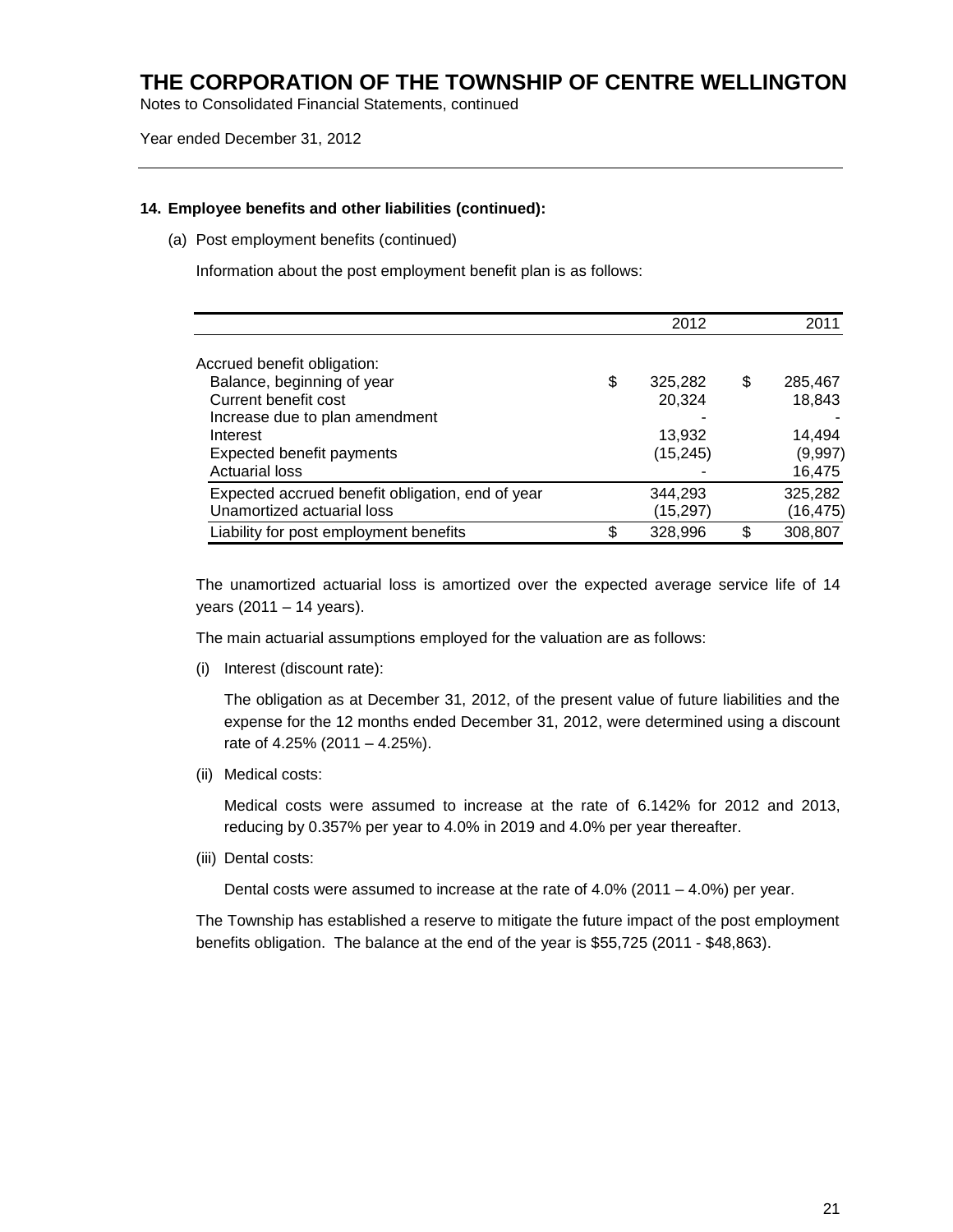Notes to Consolidated Financial Statements, continued

Year ended December 31, 2012

### **14. Employee benefits and other liabilities (continued):**

(b) WSIB:

With respect to responsibilities under provisions of the Workplace Safety and Insurance Board (WSIB) Act the Township has elected to be treated as a Schedule 2 employer and remits payments to the WSIB as required to fund disability payments. An actuarial estimate of future liabilities has been completed and forms the basis for the estimated liability reported in these financial statements. The most recent actuarial valuation was performed as at December 31, 2010 and extrapolated to December 31, 2011 and 2012.

Information about the WSIB liability is as follows:

|                                                  | 2012          | 2011          |
|--------------------------------------------------|---------------|---------------|
| Accrued benefit obligation:                      |               |               |
| Balance, beginning of year                       | \$<br>147,373 | \$<br>147,459 |
| Current benefit cost                             | 19,416        | 18,811        |
| Interest                                         | 6,871         | 6,840         |
| <b>Expected benefit payments</b>                 | (24, 860)     | (25, 737)     |
| Expected accrued benefit obligation, end of year | 148,800       | 147,373       |
| Unamortized actuarial gain                       | 7,655         | 6,750         |
| <b>WSIB liability</b>                            | \$<br>156,455 | 154,123       |

Included in expenses is \$905 (2011 - \$905) for amortization of the actuarial loss. The unamortized actuarial loss on future payments required to WSIB is amortized over the expected period of the liability which is 10 years (2011 – 10 years).

The main actuarial assumptions employed for the valuation are as follows:

(i) Interest (discount rate):

The obligation as at December 31, 2012, of the present value of future liabilities and the expense for the 12 months ended December 31, 2012, were determined using a discount rate of 4.75% (2011 – 4.75%).

(ii) Administration costs:

Administration costs were assumed to be  $24\%$  (2011 –  $24\%$ ) of the compensation expense.

(iii) Compensation expense:

Compensation costs, which include loss of earnings benefits, health care costs and noneconomic loss awards, were assumed to increase at rates ranging from (1.25%) to 4.75%  $(2011 - (1.25\%)$  to 4.75%) depending on the benefit type.

The Township has established a reserve to mitigate the future impact of the WSIB obligation. The balance at the end of the year is \$121,958 (2011 - \$100,256).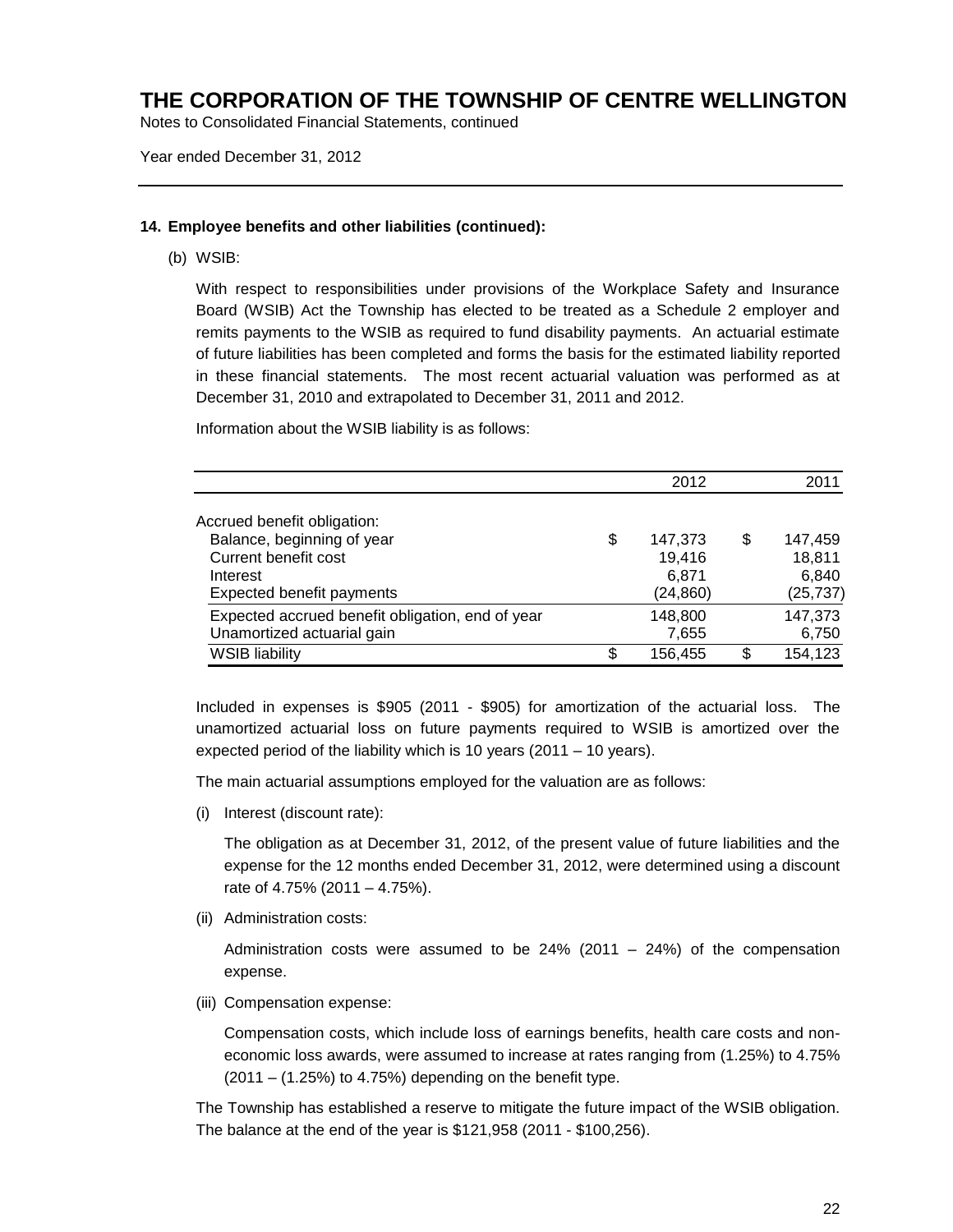Notes to Consolidated Financial Statements, continued

Year ended December 31, 2012

### **15. Accumulated surplus:**

Accumulated surplus consists of individual fund surplus and reserves and reserve funds as follows:

|                                                               | 2012           | 2011           |
|---------------------------------------------------------------|----------------|----------------|
| Surplus:                                                      |                |                |
| Invested in tangible capital assets                           | \$184,996,821  | \$182,748,137  |
| General purposes                                              | 16,331,489     | 8,114,658      |
| Investment in Centre Wellington Energy Inc.                   | 12,660,814     | 13,716,317     |
| Investment in Centre Wellington Communications Inc.           | 1              |                |
| Amounts to be recovered:                                      |                |                |
| Post employment benefits                                      | (328, 996)     | (308, 807)     |
| <b>WSIB</b>                                                   | (156, 455)     | (154, 123)     |
| Net long-term liabilities                                     | (21, 571, 922) | (14, 180, 278) |
| <b>Total surplus</b>                                          | 191,931,752    | 189,935,904    |
| Reserves set aside by Council for:                            |                |                |
| Capital works - Wastewater                                    | 3,348,572      | 3,250,124      |
| Working capital                                               | 1,109,662      | 1,109,662      |
| Capital works - Roads                                         | 300,089        | 215,761        |
| Replacement of equipment                                      | 1,637,375      | 1,311,200      |
| Capital works - Waterworks                                    | 4,574,516      | 3,997,362      |
| Other                                                         | 3,534,419      | 2,667,634      |
| Capital works - Cultural                                      | 16,486         | 12,398         |
| Capital works - Fire                                          | 13,316         | 10,316         |
| Planning                                                      | 61,790         | 65,375         |
| Capital works - Parks and recreation                          | 17,566         |                |
| Contingencies                                                 | 52,132         | 130,100        |
| <b>Total reserves</b>                                         | 14,665,923     | 12,769,932     |
| Reserve funds set aside for specific purposes by Council for: |                |                |
| Capital works - Other                                         | 1,783,988      | 1,803,479      |
| Capital works - Social services                               | 126,121        | 104,618        |
| Capital works - Roads                                         | 12,537         | 12,381         |
| Capital works - Wastewater                                    | 2,596,552      | 2,526,747      |
| Capital works - Waterworks                                    | 1,543,985      | 1,430,046      |
| Total reserve funds                                           | 6,063,183      | 5,877,271      |
| Accumulated surplus                                           | \$212,660,858  | \$208,583,107  |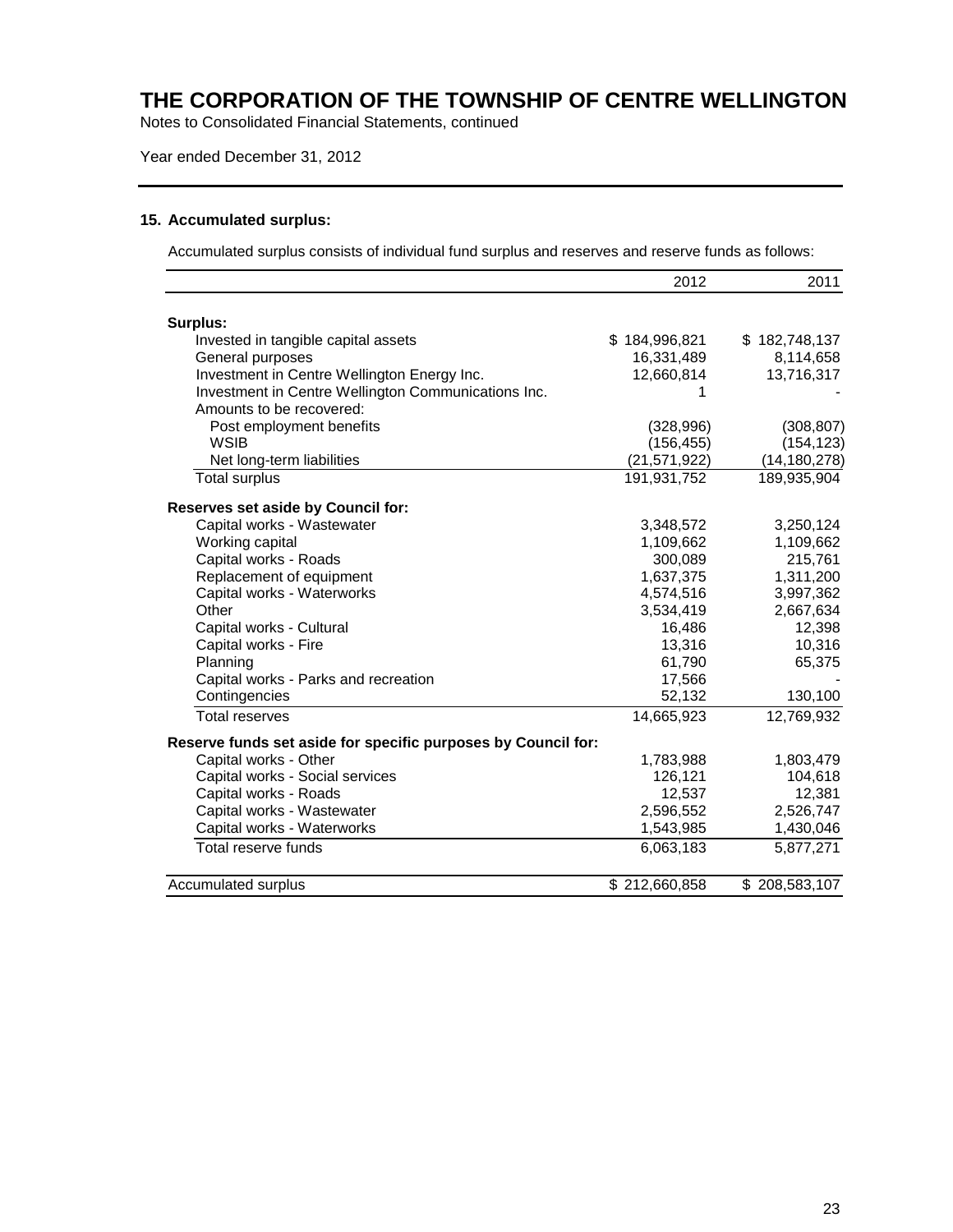Notes to Consolidated Financial Statements, continued

Year ended December 31, 2012

### **16. Comparative amounts:**

The comparative amounts have been reclassified to conform to the current year's presentation.

### **17. Budget data:**

The unaudited budget data presented in these consolidated financial statements is based upon the 2012 operating and capital budgets approved by Council on April 11, 2012. Amortization was not contemplated on development of the budget and, as such, has not been included.

### **18. Public liability insurance:**

The Township has undertaken a portion of the risk for public liability as a means of achieving efficient and cost effective risk management. The Township has opted for a self insured retention or deductible, of \$10,000 for each occurrence involving public liability claims. In excess of the self insured retention, the Township insurance program carries limits up to \$25,000,000 per occurrence.

The Township has established a reserve for allocated self insurance claims. The balance at the end of the year is \$22,303 (2011 - \$13,790).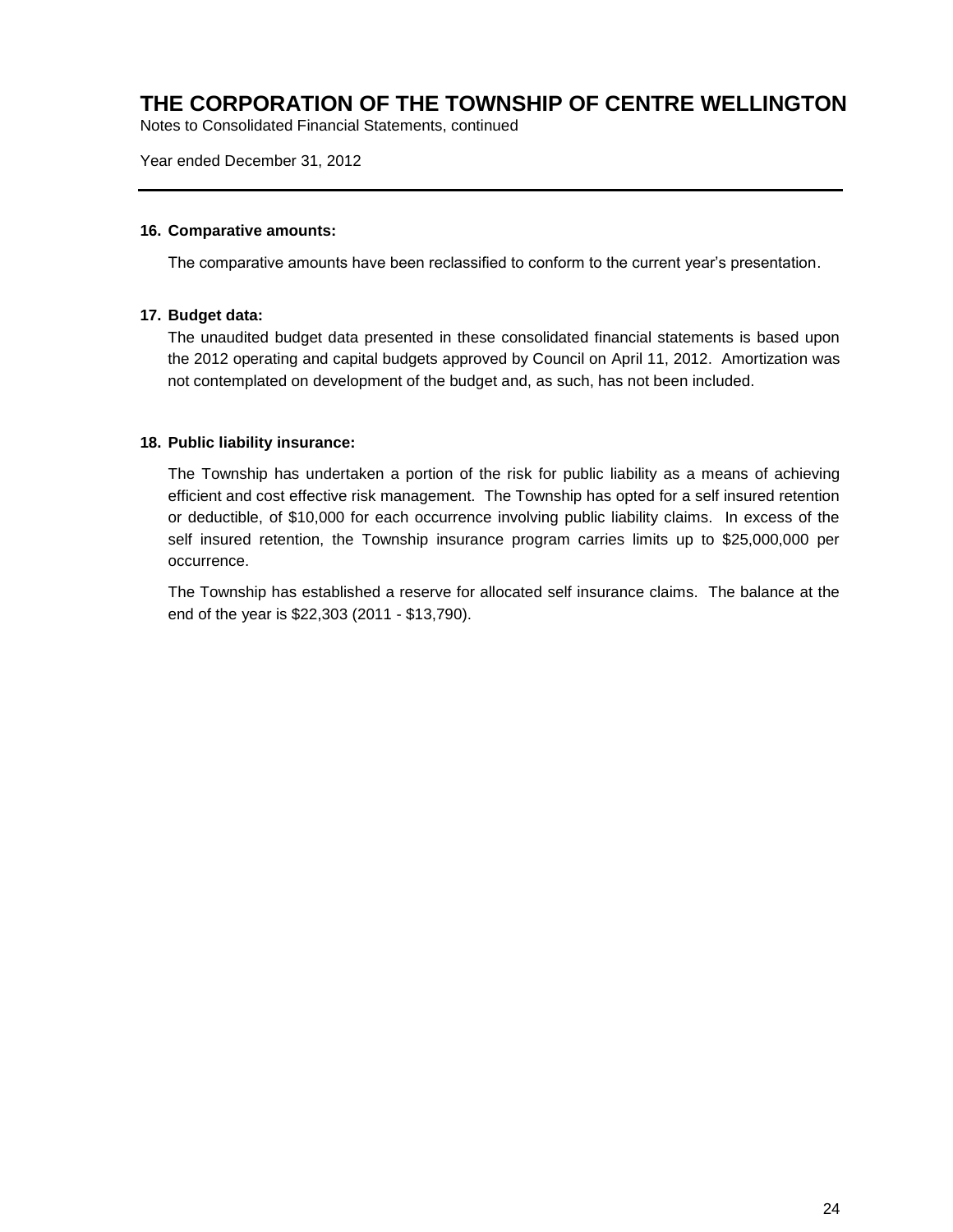Notes to Consolidated Financial Statements, continued

#### Year ended December 31, 2012

### **19. Segmented information:**

The Township of Centre Wellington is a diversified municipal government institution that provides a wide range of services to its citizens, including roads, water and wastewater services, planning, parks and recreation, fire, administration of the building code, stray animal control, cemetery operations and various cultural and social activities. For management reporting purposes, the Township's operations and activities are reported by fund. Funds were created for the purpose of recording specific activities to attain certain objectives in accordance with special regulations, restrictions or limitations.

Township services are provided by departments and their activities are reported in these funds. Certain departments have been separately disclosed in the segmented information in the following schedule. $\sim$  $\sim$ <u>and the state</u>  $\sim 10^{-11}$ 

|                                 | General |            | Protection               | Transportation |                 | Environmental |                 | Health |              | Social and Family |                          | Recreation & |              |    | Planning &  | 2012          |  |
|---------------------------------|---------|------------|--------------------------|----------------|-----------------|---------------|-----------------|--------|--------------|-------------------|--------------------------|--------------|--------------|----|-------------|---------------|--|
|                                 |         | Government |                          |                | <b>Services</b> |               | <b>Services</b> |        | Services     |                   | <b>Services</b>          |              | Culture      |    | Development | Consolidated  |  |
| <b>Revenues</b>                 |         |            |                          |                |                 |               |                 |        |              |                   |                          |              |              |    |             |               |  |
| Taxation                        | S       | 2,174,699  | \$1,394,707              | S              | 3,827,784       | s.            |                 | \$.    | 41,327       | -S                | 301,083                  | S            | 2,192,522    | -S | 596,969     | \$10,529,091  |  |
| Government transfers            |         | 999.700    | 155,800                  |                | 863.803         |               | 294.301         |        |              |                   | 75,734                   |              | 31.048       |    | 2.785       | 2,423,171     |  |
| Development charges earned      |         | 460.198    | 53,088                   |                | 299,157         |               | 792,197         |        |              |                   |                          |              | 352,084      |    | 27,115      | 1,983,839     |  |
| Licences and permits            |         | 24,353     | 1,082,669                |                |                 |               |                 |        | ÷            |                   | ٠                        |              |              |    |             | 1,107,022     |  |
| Fees, rents and concessions     |         | 176,298    | 27,184                   |                | 95,608          |               | 7,413,179       |        | 118,864      |                   | 139,202                  |              | 1.897.599    |    | 150,289     | 10,018,223    |  |
| Penalties and interest on taxes |         | 381,455    | $\overline{\phantom{a}}$ |                |                 |               |                 |        | ۰            |                   |                          |              |              |    | ۰           | 381,455       |  |
| Interest, donations and other   |         | 842,874    | 19,734                   |                | 15,349          |               | 98,547          |        | 29,648       |                   | 8,108                    |              | 68,253       |    | 15,791      | 1,098,304     |  |
| Equity earnings from Centre     |         | 144,497    | ۰                        |                |                 |               |                 |        | ٠            |                   |                          |              | ٠            |    | ٠           | 144,497       |  |
| Wellington Energy Inc.          |         |            |                          |                |                 |               |                 |        |              |                   |                          |              |              |    |             |               |  |
| Developer contributions         |         | 5,600      | $\overline{\phantom{a}}$ |                | 1,454,907       |               | 468,506         |        | Ξ.           |                   | $\overline{\phantom{a}}$ |              | 36,802       |    | 86,882      | 2,052,697     |  |
| Gaming revenue                  |         |            | $\overline{\phantom{0}}$ |                | 1,893,134       |               |                 |        | ٠            |                   | ٠                        |              | 300,000      |    | ٠           | 2,193,134     |  |
| Loss on disposal of tangible    |         | 210,933    | 10,657                   |                | (12,069)        |               | (9, 353)        |        | ٠            |                   | ٠                        |              | (5,601)      |    |             | 194,567       |  |
| capital assets                  |         |            |                          |                |                 |               |                 |        |              |                   |                          |              |              |    |             |               |  |
| <b>Total Revenues</b>           | S       | 5,420,607  | \$ 2,743,839             | -S             | 8,437,673       | s.            | $9,057,377$ \$  |        | $189,839$ \$ |                   | 524,127                  | -S           | 4,872,707 \$ |    | 879,831     | \$ 32,126,000 |  |
| <b>Expenses</b>                 |         |            |                          |                |                 |               |                 |        |              |                   |                          |              |              |    |             |               |  |
| Salaries and benefits           | S       | 1.628.476  | \$1.768.213              | S              | 1.537.071       | S             | 2.002.507       | s.     | 69.043       | - \$              | 231.203                  | \$.          | 2.387.031    | -S | 527.010     | \$10.150.554  |  |
| Goods and services              |         | 965,164    | 326,049                  |                | 3,544,257       |               | 2.507.811       |        | 95,945       |                   | 227,202                  |              | 1,649,926    |    | 499,729     | 9,816,083     |  |
| <b>Transfer payments</b>        |         |            | 124,596                  |                |                 |               | 152,288         |        | ٠            |                   |                          |              | 53,775       |    |             | 330,659       |  |
| Interest and rental             |         | 26.672     | 16,814                   |                | 77.378          |               | 334.379         |        | ٠            |                   |                          |              | 280,748      |    | 29,321      | 765,312       |  |
| Amortization                    |         | 214,703    | 234,726                  |                | 4.162.149       |               | 1.738.874       |        | 4.724        |                   | 18,656                   |              | 611,809      |    |             | 6,985,641     |  |
| <b>Total Expenses</b>           | S       | 2,835,015  | S.<br>2,470,398          | s.             | 9,320,855       | -S            | 6,735,859       | - \$   | $169,712$ \$ |                   | 477,061                  | -S           | 4,983,289    | S  | 1.056.060   | \$ 28,048,249 |  |
|                                 |         |            |                          |                |                 |               |                 |        |              |                   |                          |              |              |    |             |               |  |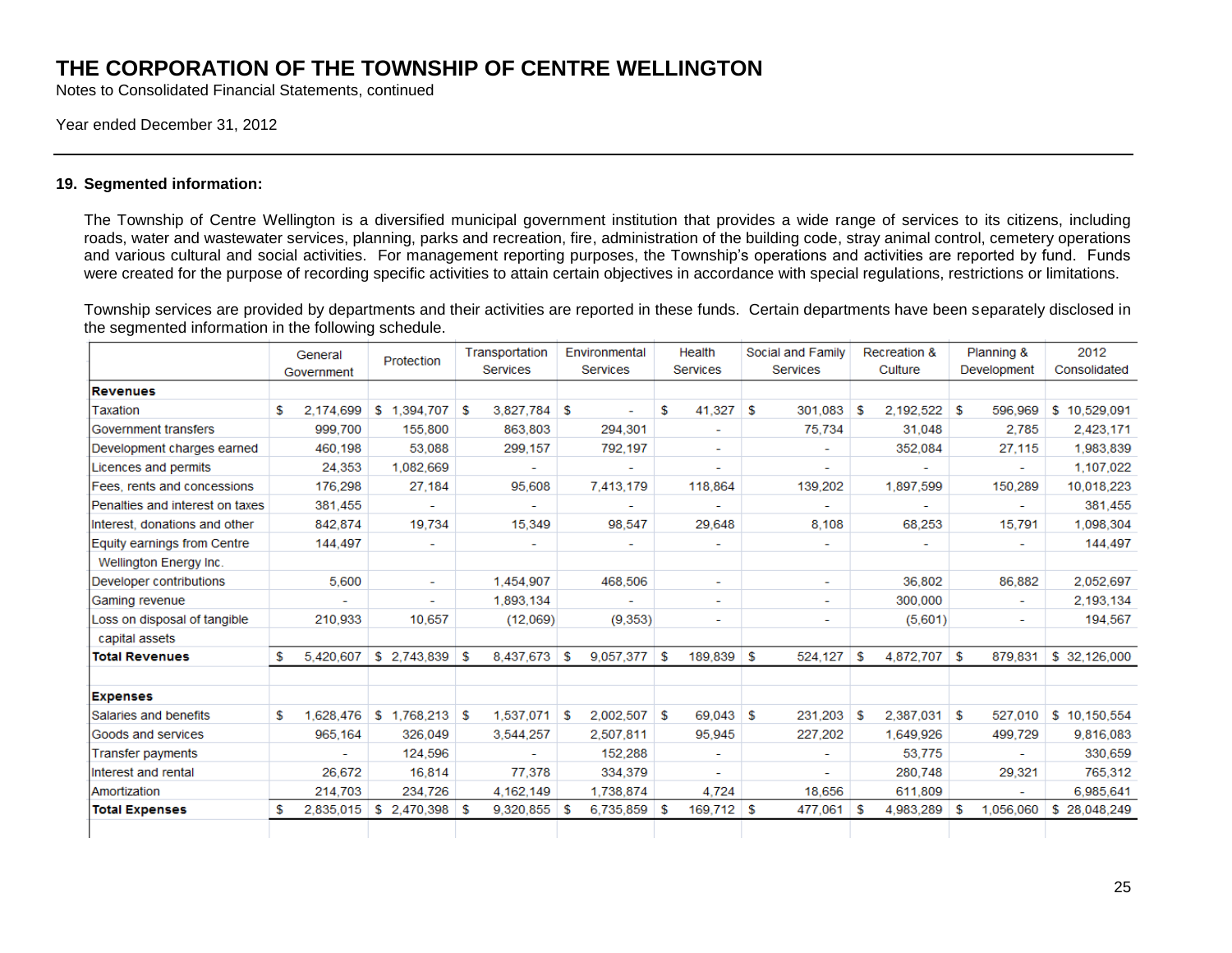Notes to Consolidated Financial Statements, continued

### Year ended December 31, 2012

### **19. Segmented information (continued):**

|                                 | General<br>Government |           | Protection               | Transportation<br><b>Services</b> |                | Environmental<br>Services |                          | Health<br><b>Services</b> |                          | Social and Family<br>Services |                          | Recreation &<br>Culture |                | Planning &<br>Development |                          | 2011<br>Consolidated |               |
|---------------------------------|-----------------------|-----------|--------------------------|-----------------------------------|----------------|---------------------------|--------------------------|---------------------------|--------------------------|-------------------------------|--------------------------|-------------------------|----------------|---------------------------|--------------------------|----------------------|---------------|
| <b>Revenues</b>                 |                       |           |                          |                                   |                |                           |                          |                           |                          |                               |                          |                         |                |                           |                          |                      |               |
| Taxation                        | S                     | 2,026,177 | \$1,388,888              | S                                 | 3,532,737 \$   |                           |                          | \$                        | 36,185                   | S                             | 269,974                  | \$.                     | 2,008,737      | s.                        | 559,711                  | S                    | 9,822,409     |
| Government transfers            |                       | 1,115,030 | 143,196                  |                                   | 3,059,412      |                           | 254,053                  |                           |                          |                               | 39,999                   |                         | 504,036        |                           | 18,742                   |                      | 5,134,468     |
| Development charges earned      |                       | 17,385    | 201,160                  |                                   | 175,216        |                           | 696,902                  |                           |                          |                               |                          |                         | 300,494        |                           | 5,123                    |                      | 1,396,280     |
| Licences and permits            |                       | 23,989    | 890,507                  |                                   |                |                           |                          |                           |                          |                               |                          |                         |                |                           |                          |                      | 914,496       |
| Fees, rents and concessions     |                       | 186,747   | 37,984                   |                                   | 71,264         |                           | 7,003,469                |                           | 110,218                  |                               | 126,166                  |                         | 1,813,898      |                           | 145,768                  |                      | 9,495,514     |
| Penalties and interest on taxes |                       | 401,990   | $\overline{\phantom{a}}$ |                                   | ۰              |                           |                          |                           | $\overline{\phantom{a}}$ |                               |                          |                         |                |                           | ٠                        |                      | 401,990       |
| Interest, donations and other   |                       | 772,632   | 12,214                   |                                   | 13,729         |                           | 71,158                   |                           | 47,021                   |                               | 13,857                   |                         | 74,591         |                           | 2,028                    |                      | 1,007,230     |
| Equity earnings from Centre     |                       | 111,680   | ۰                        |                                   | ۰              |                           | $\overline{\phantom{a}}$ |                           | ۰                        |                               | $\overline{\phantom{a}}$ |                         |                |                           | ٠                        |                      | 111,680       |
| Wellington Energy Inc.          |                       |           |                          |                                   |                |                           |                          |                           |                          |                               |                          |                         |                |                           |                          |                      |               |
| Developer contributions         |                       | 25,995    |                          |                                   | 524,415        |                           | $\blacksquare$           |                           | ٠                        |                               | $\blacksquare$           |                         | 80,495         |                           | 56,122                   |                      | 687,027       |
| Gaming revenue                  |                       |           | 310,000                  |                                   | 1,910,916      |                           |                          |                           |                          |                               | ٠                        |                         |                |                           | ۰                        |                      | 2,220,916     |
| Loss on disposal of tangible    |                       | 186,414   |                          |                                   | (66,001)       |                           | (14, 421)                |                           | ٠                        |                               | $\ddot{\phantom{0}}$     |                         | 891            |                           |                          |                      | 106,883       |
| capital assets                  |                       |           |                          |                                   |                |                           |                          |                           |                          |                               |                          |                         |                |                           |                          |                      |               |
| <b>Total Revenues</b>           | s                     | 4,868,039 | $$2,983,949$ \\$         |                                   | 9,221,688 \$   |                           | 8,011,161                | S                         | 193,424                  | s.                            | 449,996                  | S                       | $4,783,142$ \$ |                           | 787,494                  |                      | \$ 31,298,893 |
| <b>Expenses</b>                 |                       |           |                          |                                   |                |                           |                          |                           |                          |                               |                          |                         |                |                           |                          |                      |               |
| Salaries and benefits           | \$                    | 1,397,821 | $$1,775,188$ \$          |                                   | 1,577,203      | S                         | 1,912,443                | S                         | 55,888                   | S                             | 208,424                  | \$.                     | 2,337,601      | s.                        | 486,217                  | \$                   | 9,750,785     |
| Goods and services              |                       | 997,989   | 318,818                  |                                   | 3,339,896      |                           | 2,482,625                |                           | 108,602                  |                               | 184,825                  |                         | 1,620,380      |                           | 362,798                  |                      | 9,415,933     |
| <b>Transfer payments</b>        |                       |           | 120,705                  |                                   |                |                           | 147,540                  |                           |                          |                               |                          |                         | 51,300         |                           |                          |                      | 319,545       |
| Interest and rental             |                       | 19,995    | 17,557                   |                                   | 86,251         |                           | 323,640                  |                           |                          |                               |                          |                         | 298,044        |                           | 28,376                   |                      | 773,863       |
| Amortization                    |                       | 384,543   | 215,838                  |                                   | 4,005,828      |                           | 1,616,244                |                           | 3,206                    |                               | 18,656                   |                         | 587,179        |                           | $\overline{\phantom{a}}$ |                      | 6,831,494     |
| <b>Total Expenses</b>           | S                     | 2,800,348 | \$<br>$2,448,106$ \$     |                                   | $9,009,178$ \$ |                           | 6,482,492                | -S                        | 167,696                  | \$                            | 411,905                  | \$                      | 4,894,504      | -\$                       | 877,391                  |                      | \$27,091,620  |
|                                 |                       |           |                          |                                   |                |                           |                          |                           |                          |                               |                          |                         |                |                           |                          |                      |               |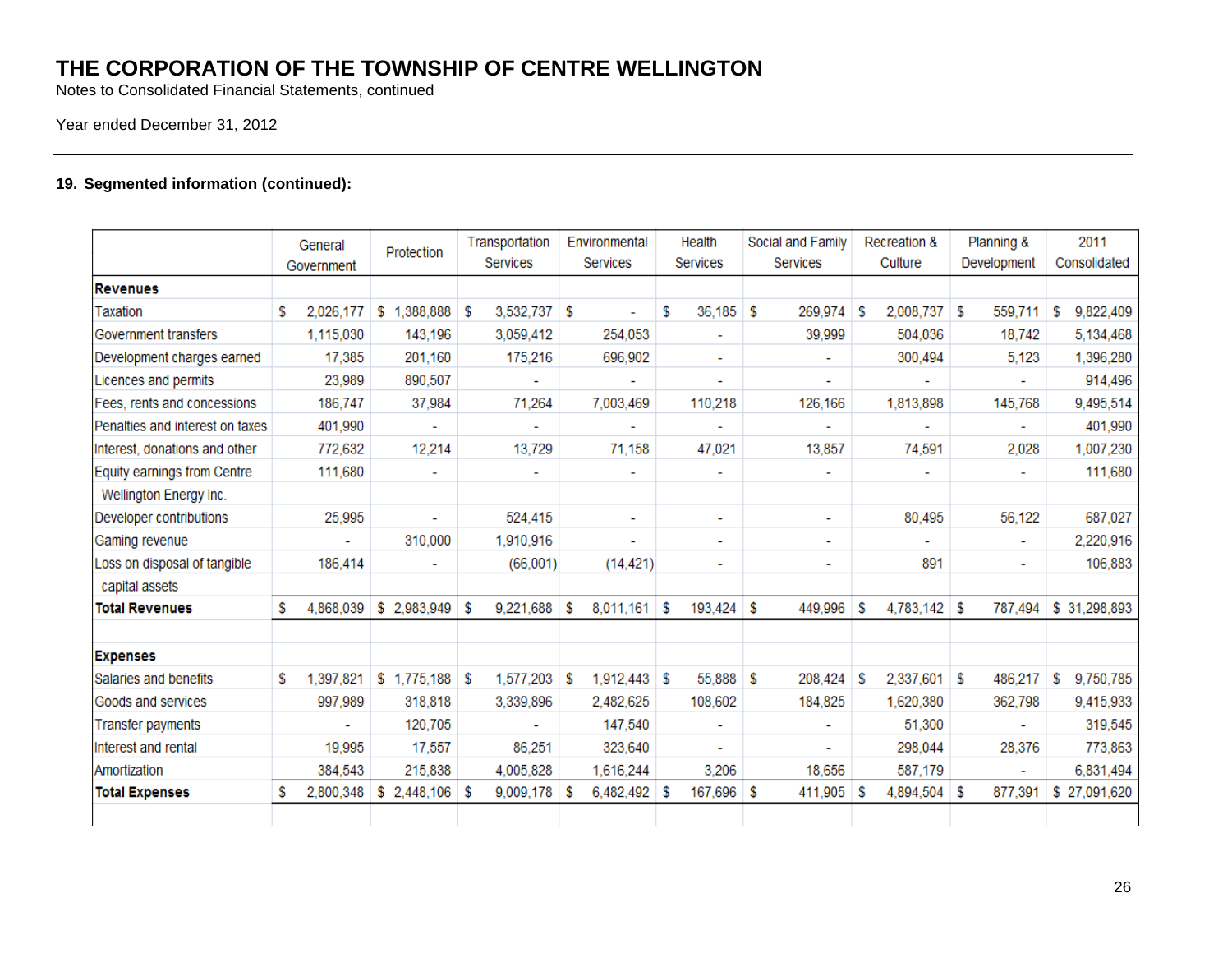

**KPMG LLP** Telephone 519-747-8800 **Chartered Accountants** Fax 519-747-8830 115 King Street South, 2<sup>nd</sup> Floor **Internet** www.kpmg.ca Waterloo ON N2J 5A3

# **INDEPENDENT AUDITORS' REPORT**

To the Members of Council, Inhabitants and Ratepayers of the Corporation of the Township of Centre **Wellington** 

We have audited the accompanying financial statements of the trust funds of The Corporation of the Township of Centre Wellington which comprise the statement of financial position as at December 31, 2012 and the statement of operations and changes in net financial assets of the trust funds for the year then ended, and notes, comprising a summary of significant accounting policies and other explanatory information.

### *Management's Responsibility for the Financial Statements*

Management is responsible for the preparation and fair presentation of these financial statements in accordance with Canadian public sector accounting standards, and for such internal control as management determines is necessary to enable the preparation of financial statements that are free from material misstatement, whether due to fraud or error.

### *Auditors' Responsibility*

Our responsibility is to express an opinion on these financial statements based on our audit. We conducted our audit in accordance with Canadian generally accepted auditing standards. Those standards require that we comply with ethical requirements and plan and perform an audit to obtain reasonable assurance about whether the financial statements are free from material misstatement.

An audit involves performing procedures to obtain audit evidence about the amounts and disclosures in the financial statements. The procedures selected depend on our judgment, including the assessment of the risks of material misstatement of the financial statements, whether due to fraud or error. In making those risk assessments, we consider internal control relevant to the entity's preparation and fair presentation of the financial statements in order to design audit procedures that are appropriate in the circumstances, but not for the purpose of expressing an opinion on the effectiveness of the entity's internal control. An audit also includes evaluating the appropriateness of accounting policies used and the reasonableness of accounting estimates made by management, as well as evaluating the overall presentation of the financial statements.

We believe that the audit evidence we have obtained is sufficient and appropriate to provide a basis for our qualified audit opinion.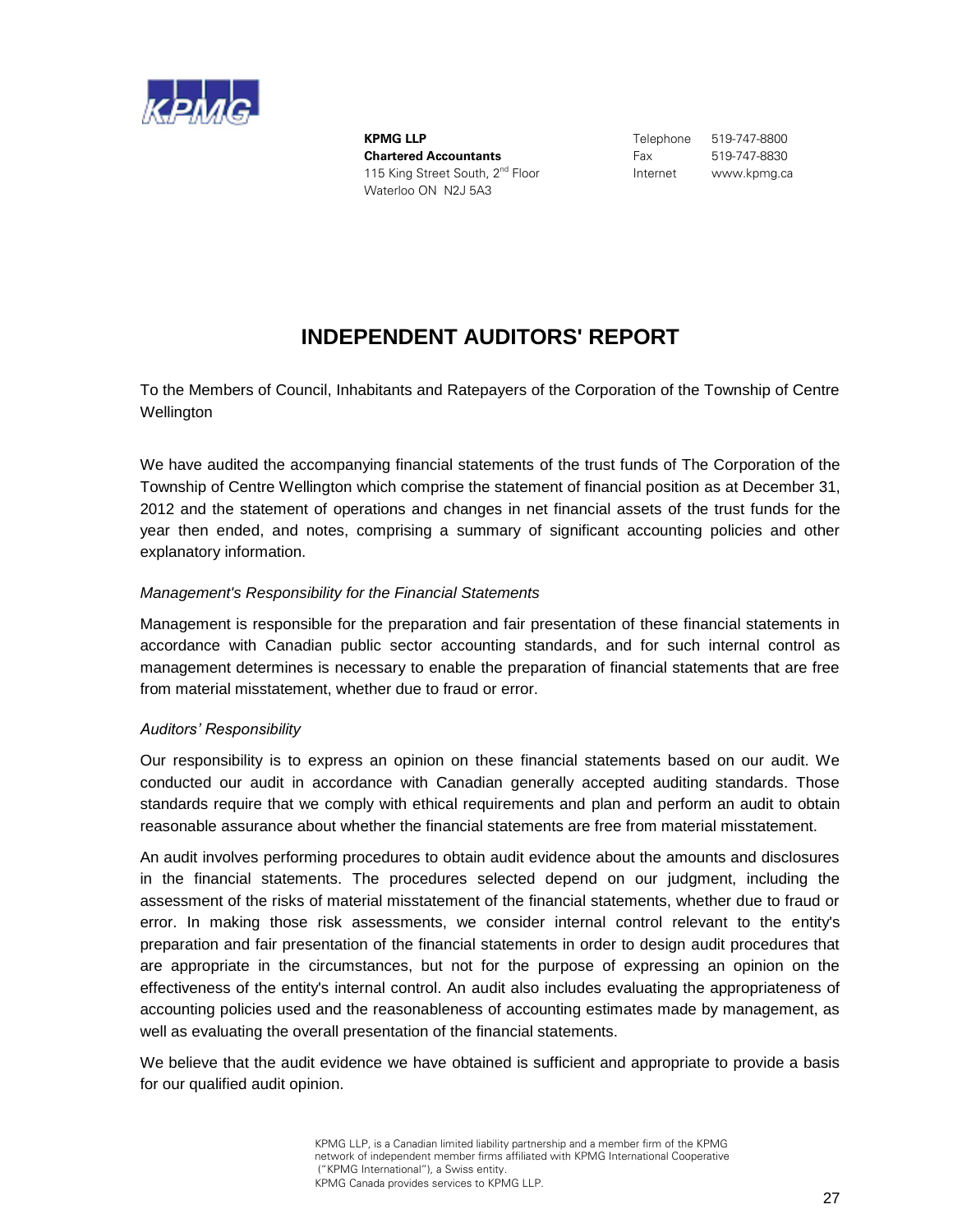

Page 2

### *Basis for Qualified Opinion*

In common with many not-for-profit organizations, the trust funds of the Corporation of the Township of Centre Wellington derives revenue from sundry sources, the completeness of which is not susceptible to satisfactory audit verification. Accordingly, our verification of these revenues was limited to the amounts recorded in the records of the entity and we were not able to determine whether any adjustments might be necessary to revenue, surplus, assets, net financial assets and accumulated surplus.

### *Qualified Opinion*

In our opinion, except for the possible effects of the matter described in the Basis for Qualified Opinion paragraph, the financial statements present fairly, in all material respects, the financial position of the trust funds of The Corporation of the Township of Centre Wellington as at December 31, 2012, and the results of its operations for the year then ended in accordance with Canadian public sector accounting standards.

 $kPMS$  12P

Chartered Accountants, Licensed Public Accountants

June 17, 2013 Waterloo, Canada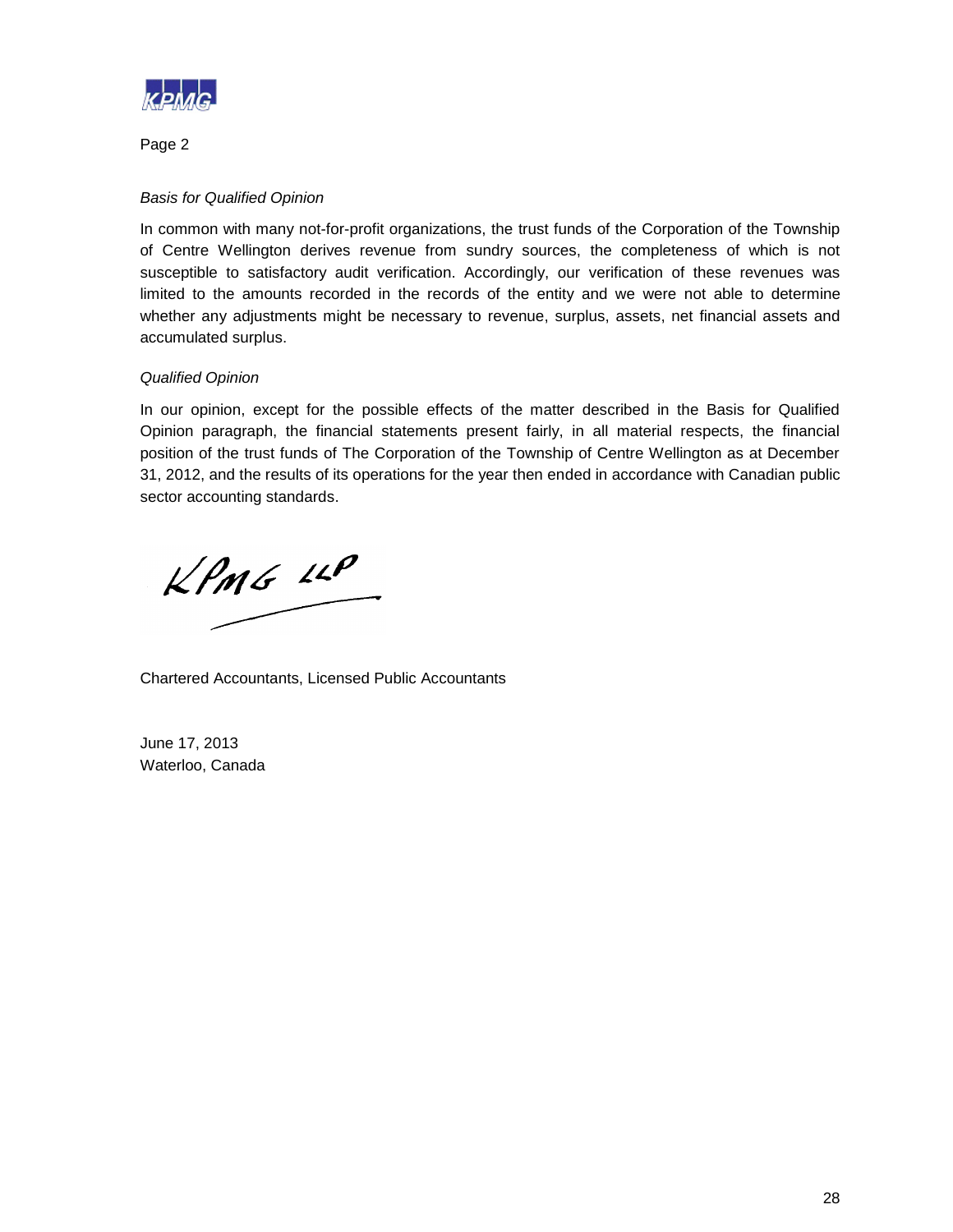Trust Funds - Statement of Financial Position

As at December 31, 2012, with comparative figures for 2011

|                                              | Elora<br>Cemetery<br>Perpetual<br>Care |     | Fergus<br>Cemetery<br>Perpetual<br>Care | Mount<br>Carmel<br>Cemetery<br>Perpetual<br>Care | M.W.<br><b>Baptie</b><br>Scholarship | 2012<br>Total | 2011<br>Total |
|----------------------------------------------|----------------------------------------|-----|-----------------------------------------|--------------------------------------------------|--------------------------------------|---------------|---------------|
| Assets:                                      |                                        |     |                                         |                                                  |                                      |               |               |
| Cash                                         | \$<br>32,550                           | \$  | 30,179                                  | \$<br>2,666                                      | \$<br>4,390                          | \$<br>69,785  | \$<br>52,272  |
| Term deposit certificates                    | 246,394                                |     | 445,698                                 | 32,787                                           | 1,000                                | 725,879       | 710,813       |
| CIBC stock – at cost                         |                                        |     | 1,299                                   | $\overline{\phantom{a}}$                         |                                      | 1,299         | 1,299         |
| Due from Township                            | 507                                    |     |                                         | $\overline{\phantom{a}}$                         |                                      | 507           | 545           |
|                                              | 279,451                                | \$. | 477,176                                 | 35,453                                           | 5,390                                | \$<br>797,470 | \$<br>764,929 |
| Liabilities:                                 |                                        |     |                                         |                                                  |                                      |               |               |
| Due to Township                              | \$<br>$\sim$                           | \$  | 2,962                                   | \$<br>$\sim 10^{-11}$                            | \$<br>$\sim$                         | \$<br>2,962   | \$<br>1,458   |
| Net financial assets and accumulated surplus | 279,451                                | \$  | 474,214                                 | \$<br>35,453                                     | 5,390                                | \$<br>794,508 | \$<br>763,471 |

See accompanying notes to financial statements.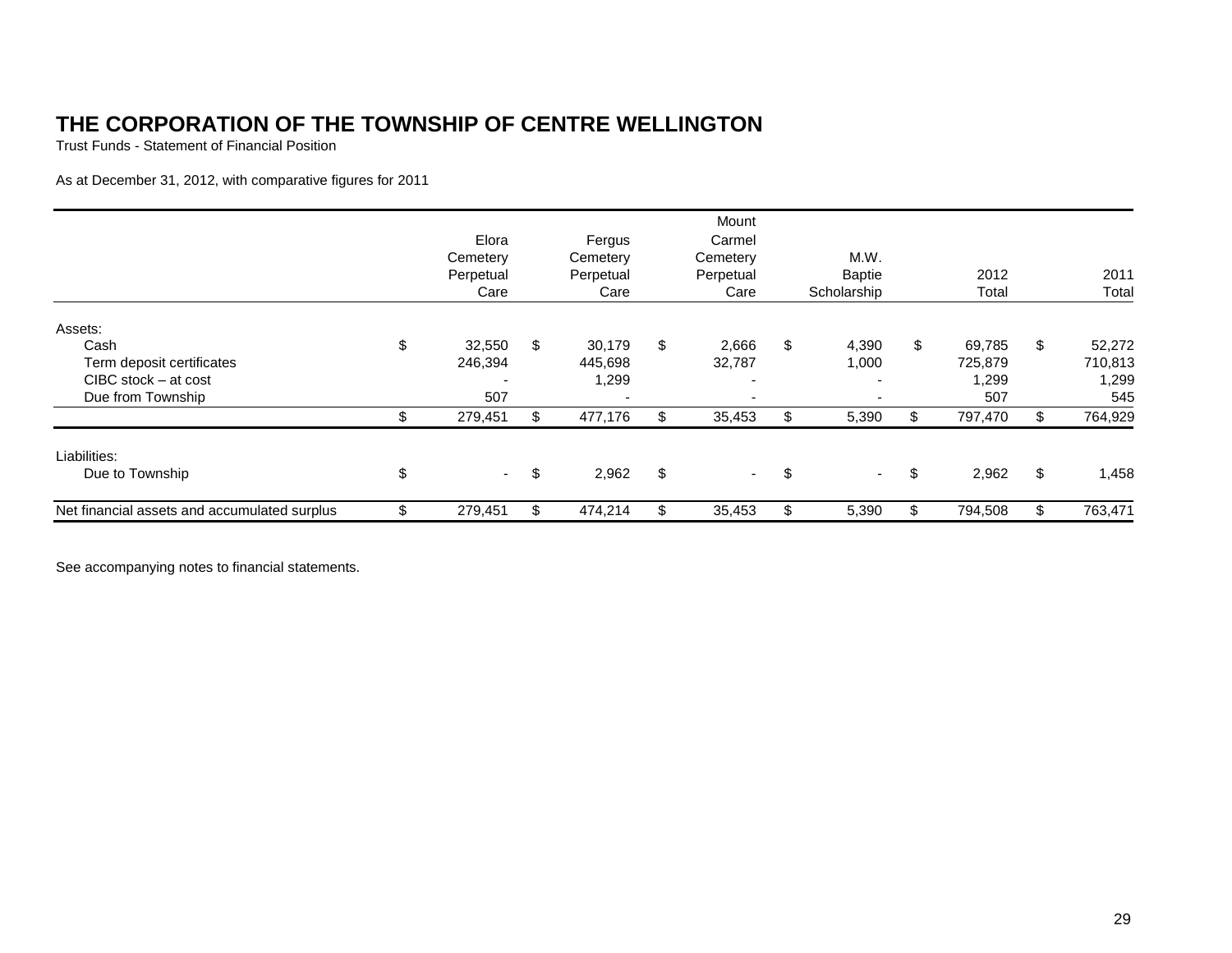Trust Funds - Statement of Operations and Changes in Net Financial Assets

Year ended December 31, 2012, with comparative figures for 2011

|                                               | Elora         |    | Fergus    | Mount<br>Carmel |               |               |               |
|-----------------------------------------------|---------------|----|-----------|-----------------|---------------|---------------|---------------|
|                                               | Cemetery      |    | Cemetery  | Cemetery        | M.W.          |               |               |
|                                               | Perpetual     |    | Perpetual | Perpetual       | <b>Baptie</b> | 2012          | 2011          |
|                                               | Care          |    | Care      | Care            | Scholarship   | Total         | Total         |
| Revenue:                                      |               |    |           |                 |               |               |               |
| Sale of plots and cemetery fees               | \$<br>6,162   | \$ | 24,543    | \$<br>840       | \$            | \$<br>31,545  | \$<br>30,132  |
| Investment income                             | 5,836         |    | 13,389    | 693             | 55            | 19,973        | 16,739        |
|                                               | 11,998        |    | 37,932    | 1,533           | 55            | 51,518        | 46,871        |
| Expenses:                                     |               |    |           |                 |               |               |               |
| Reimbursement to Township                     | 5,836         |    | 13,389    |                 |               | 19,225        | 16,170        |
| Reimbursement to Mount Carmel Cemetery        |               |    |           | 1,206           |               | 1,206         | 260           |
| Scholarships                                  |               |    |           |                 | 50            | 50            | 50            |
|                                               | 5,836         |    | 13,389    | 1,206           | 50            | 20,481        | 16,480        |
| Surplus                                       | 6,162         |    | 24,543    | 327             | 5             | 31,037        | 30,391        |
| Net financial assets and accumulated surplus, |               |    |           |                 |               |               |               |
| beginning of year                             | 273,289       |    | 449,671   | 35,126          | 5,385         | 763,471       | 733,080       |
| Net financial assets and accumulated surplus, |               |    |           |                 |               |               |               |
| end of year                                   | \$<br>279,451 | S  | 474,214   | \$<br>35,453    | \$<br>5,390   | \$<br>794,508 | \$<br>763,471 |

See accompanying notes to financial statements.